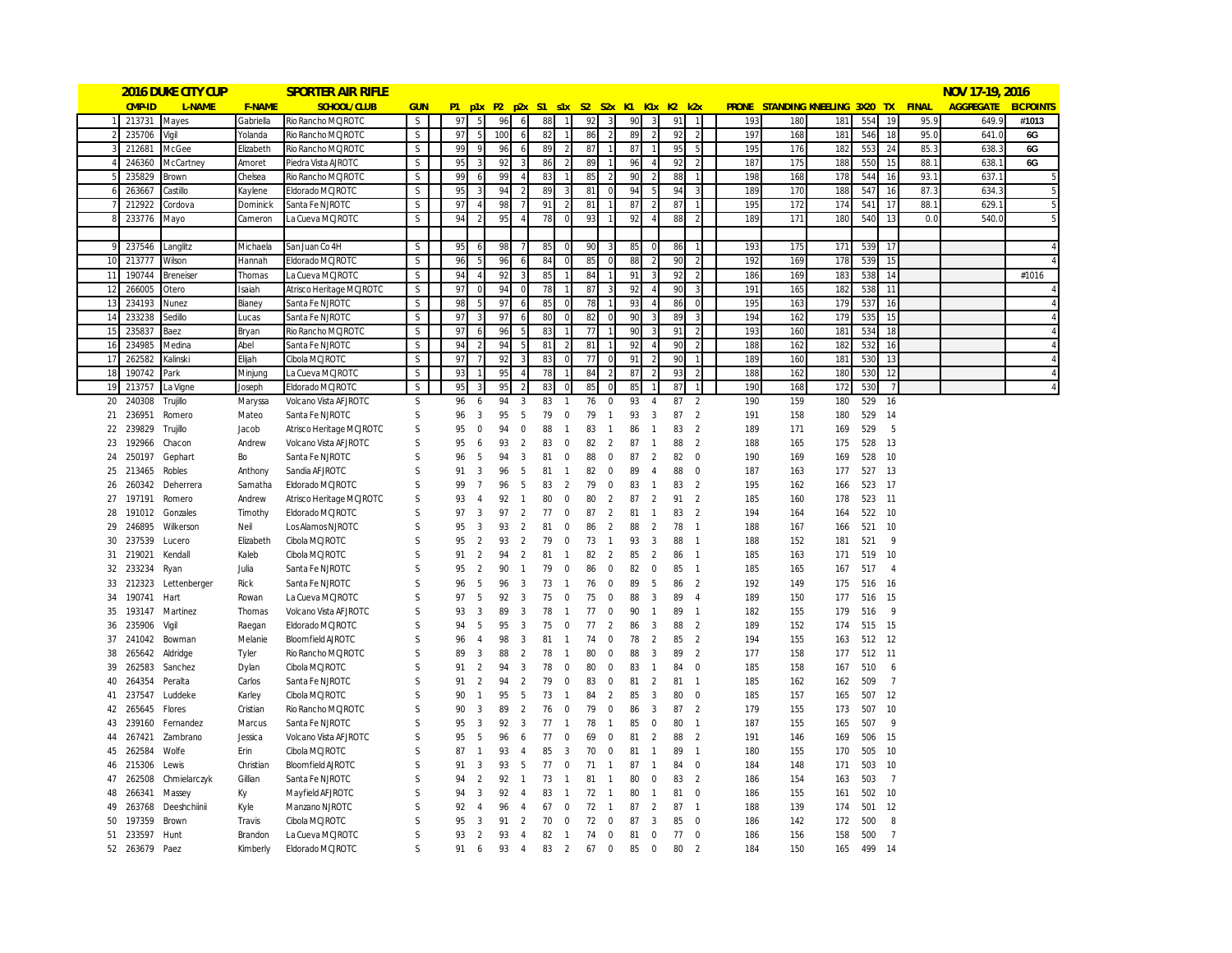| 53  | 262607     | Jewell           | Sierra         | Sandia AFJROTC                             | S | 99 | 8              | 87 | 6              | 70 | 0              | 79       | 3              | 82 | $\mathbf 0$    | 81 | $\overline{1}$ | 186 | 149        | 163 | 498        | 18             |
|-----|------------|------------------|----------------|--------------------------------------------|---|----|----------------|----|----------------|----|----------------|----------|----------------|----|----------------|----|----------------|-----|------------|-----|------------|----------------|
| 54  | 262216     | Sweet            | Cassidy        | La Cueva MCJROTC                           | S | 91 | $\overline{2}$ | 95 | $\overline{4}$ | 71 | 0              | 77       | $\mathbf{1}$   | 87 | 3              | 77 | $\overline{2}$ | 186 | 148        | 164 | 498        | 12             |
| 55  | 262648     | Coleman          | Cameron        | Sandia AFJROTC                             | S | 92 | $\overline{2}$ | 86 | $\mathbf{1}$   | 76 | $\overline{2}$ | 69       | $\mathbf 0$    | 86 | $\mathbf{1}$   | 89 | $\mathbf 0$    | 178 | 145        | 175 | 498        | 6              |
| 56  | 266003     | Bellejos         | Alfred         | Atrisco Heritage MCJROTC                   | S | 96 | $\mathbf 0$    | 95 | $\mathbf 0$    | 85 | $\mathbf{1}$   | 67       | $\mathbf 0$    | 72 | $\mathbf 0$    | 83 | $\overline{2}$ | 191 | 152        | 155 | 498        | 3              |
| 57  | 264357     | Gonzales         | Gabe           | Santa Fe NJROTC                            | S | 91 | $\overline{2}$ | 96 | $\overline{7}$ | 78 | $\mathbf{0}$   | 73       | $\mathbf 0$    | 81 | $\overline{1}$ | 78 | $\mathbf 0$    | 187 | 151        | 159 | 497        | 10             |
| 58  | 262488     | Aragon           | Jason          | Santa Fe NJROTC                            | S | 89 | $\mathbf{1}$   | 94 | $\overline{4}$ | 75 | 0              | 78       | $\mathbf{1}$   | 86 | 0              | 75 | $\mathbf 0$    | 183 | 153        | 161 | 497        | 6              |
| 59  | 234609     | Swenson          | Jonathan       | Eldorado MCJROTC                           | S | 88 | $\overline{2}$ | 90 | 3              | 69 | $\pmb{0}$      | 77       | 3              | 89 | 3              | 83 | 3              | 178 | 146        | 172 | 496        | 14             |
| 60  | 250965     | Cano             | Christian      | Mayfield AFJROTC                           | S | 92 | $\overline{2}$ | 95 | $\overline{4}$ | 68 | $\overline{1}$ | 77       | $\mathbf 0$    | 83 | $\overline{1}$ | 81 | $\overline{1}$ | 187 | 145        | 164 | 496        | 9              |
| 61  | 233233     | Montoya          | Jade           | Santa Fe NJROTC                            | S | 94 | $\overline{2}$ | 90 | $\overline{2}$ | 67 | 0              | 73       | $\mathbf 0$    | 88 | $\mathbf{1}$   | 83 | $\overline{1}$ | 184 | 140        | 171 | 495        | 6              |
| 62  | 275990     | Vargas           | Mariana        | Santa Fe NJROTC                            | S | 96 | $\overline{7}$ | 93 | $\overline{4}$ | 73 | $\mathbf 0$    | 70       | $\mathbf{1}$   | 84 | $\overline{2}$ | 78 | $\mathbf 0$    | 189 | 143        | 162 | 494        | 14             |
| 63  | 265647     | Lum              | Zoe            | Rio Rancho MCJROTC                         | S | 97 | $\overline{7}$ | 93 | 3              | 66 | $\mathbf{0}$   | 72       | $\overline{2}$ | 83 | $\mathbf{1}$   | 83 | $\mathbf 0$    | 190 | 138        | 166 | 494        | 13             |
| 64  | 234603     | Martinez         | Isaiah         | Eldorado MCJROTC                           | S | 92 | 1              | 90 | $\mathbf{1}$   | 73 | 0              | 77       | $\mathbf 0$    | 81 | 1              | 81 | $\mathbf 0$    | 182 | 150        | 162 | 494        | 3              |
| 65  | 234604     | Mathwig          | Jeren          | Eldorado MCJROTC                           | S | 97 | $\overline{A}$ | 98 | 6              | 71 | $\pmb{0}$      | 66       | $\pmb{0}$      | 81 | $\bf 0$        | 80 | $\overline{1}$ | 195 | 137        | 161 | 493        | 11             |
| 66  | 245419     | Kolacek          | Michael        | Farmington AJROTC                          | S | 96 | $\overline{2}$ | 91 | $\overline{2}$ | 79 | $\overline{2}$ | 68       | $\mathbf{1}$   | 76 | $\mathbf 0$    | 83 | $\overline{1}$ | 187 | 147        | 159 | 493        | 8              |
| 67  | 262490     | Ortega           | Sara           | Santa Fe NJROTC                            | S | 89 |                | 92 | $\mathbf{1}$   | 69 | $\mathbf 0$    | 76       | $\mathbf 0$    | 80 | $\mathbf{1}$   | 84 | $\overline{2}$ | 181 | 145        | 164 | 490        | 5              |
| 68  | 204511     | Duwyenie         | Dwight         | <b>Bloomfield AIROTC</b>                   | S | 89 | $\mathbf{1}$   | 91 | $\overline{2}$ | 64 | $\pmb{0}$      | 82       | $\mathbf{1}$   | 86 | $\overline{a}$ | 77 | $\overline{2}$ | 180 | 146        | 163 | 489        | 8              |
| 69  | 206124     | DuBoise          | Cheyenne       | Cibola Co 4H                               | S | 90 | $\mathbf{1}$   | 95 | $\overline{4}$ | 76 | $\mathbf{0}$   | 56       | $\mathbf 0$    | 85 | $\mathbf 0$    | 87 | $\overline{1}$ | 185 | 132        | 172 | 489        | 6              |
| 70  | 262213     | Toth             | Kaleb          | La Cueva MCJROTC                           | S | 91 | $\overline{a}$ | 92 | 3              | 74 | 0              | 71       | $\mathbf 0$    | 81 | $\mathbf 0$    | 79 | $\overline{1}$ | 183 | 145        | 160 | 488        | 6              |
| 71  | 263794     | Alexander        | lan            | Manzano NJROTC                             | S | 90 | $\overline{2}$ | 90 | $\mathbf{1}$   | 78 | $\mathbf 0$    | 74       | $\overline{2}$ | 79 | $\mathbf 0$    | 77 | $\mathbf 0$    | 180 | 152        | 156 | 488        | 5              |
| 72  | 262491     | Gore             | Deangeio       | Santa Fe NJROTC                            | S | 94 | 4              | 94 | $\overline{4}$ | 80 | $\overline{2}$ | 63       | $\mathbf 0$    | 79 | $\mathbf 0$    | 76 | $\mathbf 0$    | 188 | 143        | 155 | 486        | 10             |
| 73  | 262211     | Banks            | Marshall       | La Cueva MCJROTC                           | S | 90 | $\overline{a}$ | 89 | 3              | 71 | $\overline{a}$ | 75       | $\overline{2}$ | 80 | $\overline{2}$ | 79 | $\mathbf 0$    | 179 | 146        | 159 | 484        | 11             |
| 74  | 264347     | Cruz             | Alic ia        | Santa Fe NJROTC                            | S | 89 | 5              | 90 | $\mathbf{1}$   | 67 | $\mathbf 0$    | 77       | $\mathbf{1}$   | 85 | $\overline{1}$ | 76 | $\mathbf 0$    | 179 | 144        | 161 | 484        | 8              |
| 75  | 237738     | Miller           | Christopher    | Kirtland Central AJROTC                    | S | 91 | $\overline{2}$ | 92 | 3              | 74 | $\mathbf 0$    | 72       | $\mathbf 0$    | 76 | $\mathbf 0$    | 77 | $\overline{1}$ | 183 | 146        | 153 | 482        | 6              |
| 76  | 215312     | Castillo         | Kameron        | <b>Bloomfield AJROTC</b>                   | S | 89 | $\mathbf{1}$   | 88 | $\overline{2}$ | 67 | $\mathbf{1}$   | 73       | $\mathbf 0$    | 88 | 3              | 76 | $\overline{1}$ | 177 | 140        | 164 | 481        | 8              |
| 77  | 241059     | Yazzie           | Keyshawn       | <b>Bloomfield AJROTC</b>                   | S | 96 | $\overline{A}$ | 92 | $\mathbf{1}$   | 75 | $\mathbf 0$    | 57       | $\mathbf 0$    | 76 | $\bf 0$        | 85 | $\overline{2}$ | 188 | 132        | 161 | 481        | $\overline{7}$ |
| 78  | 262214     | Back             | Jacob          | La Cueva MCJROTC                           | S | 91 | 1              | 89 | 3              | 65 | $\mathbf 0$    | 70       | $\mathbf 0$    | 83 | $\overline{1}$ | 83 | 2              | 180 | 135        | 166 | 481        | $\overline{7}$ |
| 79  | 265356     | Silva            | Victoria       | Rio Grande MCJROTC                         | S | 82 | $\overline{2}$ | 89 | $\mathbf{1}$   | 70 | $\mathbf{1}$   | 79       | $\mathbf 0$    | 79 | $\mathbf 0$    | 82 | $\overline{1}$ | 171 | 149        | 161 | 481        | 5              |
| 80  | 263665     |                  | Alesia         | Eldorado MCJROTC                           | S | 93 | $\overline{2}$ | 94 | 3              | 68 | $\pmb{0}$      | 67       | $\pmb{0}$      | 79 | $\bf 0$        | 78 | $\mathbf 0$    | 187 | 135        | 157 | 479        | 5              |
| 81  | 240082     | Begay<br>Hinshaw | Gabriel        | West Mesa NJROTC                           | S | 90 | $\overline{a}$ | 95 | 5              | 69 | $\mathbf 0$    | 70       | $\mathbf 0$    | 75 | $\overline{1}$ | 79 | $\mathbf 0$    | 185 | 139        | 154 | 478        | 8              |
| 82  | 237535     | Calvert          | Nicholas       | Cibola MCJROTC                             | S | 90 | 3              | 90 | $\overline{2}$ | 63 | $\pmb{0}$      | 71       | $\mathbf 0$    | 84 | $\mathbf{1}$   | 80 | $\overline{1}$ | 180 | 134        | 164 | 478        | $\overline{7}$ |
| 83  | 241056     | <b>Tso</b>       | Zalius         | <b>Bloomfield AJROTC</b>                   | S | 87 | $\mathbf{1}$   | 81 | $\pmb{0}$      | 70 | $\mathbf 0$    | 73       | $\mathbf{1}$   | 85 | $\overline{2}$ | 82 | $\mathbf 0$    | 168 | 143        | 167 | 478        | $\overline{4}$ |
|     | 262360     | Eavenson         | Rac ine        |                                            | S | 92 | 3              | 82 | 3              | 75 | $\mathbf 0$    | 71       | $\mathbf{1}$   | 78 | $\overline{1}$ | 79 | $\mathbf 0$    | 174 |            | 157 | 477        | 8              |
| 84  | 240293     | Ortiz            | Mariano        | San Juan Co 4H                             | S | 90 |                | 91 | $\mathbf{1}$   | 73 |                |          | $\mathbf 0$    | 75 | $\overline{2}$ | 82 | $\overline{1}$ | 181 | 146<br>139 | 157 |            | 6              |
| 85  | 240076     | Miller           | Jessica        | Volcano Vista AF JROTC<br>West Mesa NJROTC | S | 91 | 3              | 91 | 3              | 57 | 1<br>$\pmb{0}$ | 66<br>68 | $\mathbf{1}$   | 85 | $\overline{2}$ | 83 | $\overline{1}$ | 182 | 125        |     | 477<br>475 | 10             |
| 86  |            |                  |                |                                            | S |    | 5              | 93 | 3              | 51 | $\mathbf 0$    | 80       | $\mathbf 0$    | 77 | $\mathbf 0$    | 78 | $\overline{1}$ |     |            | 168 |            | 9              |
| 87  | 196832     | Armijo           | Lawrence       | Rio Grande MCJROTC                         | S | 96 | $\Omega$       |    | $\mathbf{1}$   | 73 |                |          | $\mathbf{1}$   |    |                |    | $\overline{2}$ | 189 | 131        | 155 | 475        |                |
| 88  | 264542     | Winters          | Adam           | La Cueva MCJROTC                           |   | 80 |                | 84 |                |    | 0              | 74       |                | 75 | $\mathbf 0$    | 89 |                | 164 | 147        | 164 | 475        | $\overline{4}$ |
| 89  | 266312     | Crawford         | Nathan         | Mayfield AFJROTC                           | S | 89 | 3              | 94 | 3              | 62 | $\mathbf{1}$   | 66       | $\mathbf{1}$   | 80 | $\overline{1}$ | 82 | $\overline{1}$ | 183 | 128        | 162 | 473        | 10             |
| 90  | 231363     | James            | Gatlin         | San Juan Co 4H                             | S | 89 | $\overline{a}$ | 92 | $\mathbf{1}$   | 65 | $\pmb{0}$      | 74       | $\mathbf 0$    | 77 | $\overline{2}$ | 76 | $\overline{2}$ | 181 | 139        | 153 | 473        | $\overline{7}$ |
| 91  | 250219     | Winner           | Landon         | Valencia Co 4HSS                           | S | 89 | $\overline{a}$ | 94 | $\overline{4}$ | 67 | 0              | 65       | $\mathbf 0$    | 85 | $\mathbf{1}$   | 73 | $\pmb{0}$      | 183 | 132        | 158 | 473        | $\overline{7}$ |
| 92  | 235864     | Livingston       | Mariah         | Sandia AFJROTC                             | S | 89 | 3              | 85 | $\overline{2}$ | 77 | $\mathbf 0$    | 73       | $\mathbf{1}$   | 76 | $\mathbf 0$    | 69 | $\mathbf 0$    | 174 | 150        | 145 | 469        | 6              |
| 93  | 247629     | Tomasso          | Antonio        | Rio Grande MCJROTC                         | S | 91 | $\overline{a}$ | 89 | $\overline{2}$ | 76 | $\pmb{0}$      | 69       | $\mathbf{1}$   | 76 | $\mathbf 0$    | 68 | $\pmb{0}$      | 180 | 145        | 144 | 469        | 5              |
| 94  | 274400     | Chavez           | Ruben          | Del Norte AFJROTC                          | S | 83 | $\Omega$       | 86 | $\overline{2}$ | 66 | 0              | 67       | $\mathbf 0$    | 84 | $\mathbf{1}$   | 82 | $\overline{2}$ | 169 | 133        | 166 | 468        | 5              |
| 95  | 226395     | Garrison         | Elijah         | Valley AFJROTC                             | S | 86 | $\mathbf{1}$   | 85 | $\mathbf{1}$   | 73 | $\mathbf{1}$   | 67       | $\mathbf 0$    | 77 | $\overline{1}$ | 80 | $\pmb{0}$      | 171 | 140        | 157 | 468        | $\overline{4}$ |
| 96  | 269435     | Montano          | Jeovany        | West Mesa NJROTC                           | S | 94 | $\overline{a}$ | 90 | $\pmb{0}$      | 76 | $\pmb{0}$      | 53       | $\mathbf{1}$   | 79 | $\overline{1}$ | 75 | $\overline{2}$ | 184 | 129        | 154 | 467        | 6              |
| 97  | 262672     | Gonzales         | James          | Santa Fe NJROTC                            | S | 90 | $\Omega$       | 87 | $\overline{2}$ | 77 | 1              | 61       | $\mathbf 0$    | 79 | $\mathbf 0$    | 73 | $\mathbf 0$    | 177 | 138        | 152 | 467        | 3              |
| 98  | 263803     | Forsythe         | Jordan         | Manzano NJROTC                             | S | 85 | $\mathbf{1}$   | 87 | $\mathbf{1}$   | 59 | $\pmb{0}$      | 74       | $\mathbf{1}$   | 77 | $\overline{2}$ | 84 | $\overline{1}$ | 172 | 133        | 161 | 466        | 6              |
| 99  | 263747     | Hadder           | Andres         | Manzano NJROTC                             | S | 88 | $\Omega$       | 86 | $\overline{2}$ | 69 | $\pmb{0}$      | 66       | $\mathbf 0$    | 80 | $\overline{1}$ | 77 | $\bf 0$        | 174 | 135        | 157 | 466        | 3              |
| 100 | 240075     | Frias            | Jacob          | West Mesa NJROTC                           | S | 93 | $\overline{4}$ | 89 | 3              | 61 | 1              | 63       | $\mathbf{1}$   | 76 | $\mathbf 0$    | 83 | $\overline{2}$ | 182 | 124        | 159 | 465        | 11             |
| 101 | 193337     | Gonzalez         | Rodrigo        | Rio Grande MCJROTC                         | S | 91 | $\overline{2}$ | 88 | $\mathbf 0$    | 74 | $\pmb{0}$      | 65       | $\mathbf{1}$   | 73 | $\mathbf 0$    | 74 | 0              | 179 | 139        | 147 | 465        | 3              |
| 102 | 218661     | Largo            | Celeste        | Manzano NJROTC                             | S | 93 | 5              | 84 | $\overline{2}$ | 72 | $\mathbf{1}$   | 51       | $\mathbf 0$    | 87 | 3              | 76 | $\overline{1}$ | 177 | 123        | 163 | 463        | 12             |
| 103 | 272002     | Sanchez          | Bryan          | Rio Grande MCJROTC                         | S | 83 | $\Omega$       | 77 | $\mathbf 0$    | 78 | $\mathbf{1}$   | 71       | $\mathbf{1}$   | 79 | $\mathbf{1}$   | 74 | $\mathbf{0}$   | 160 | 149        | 153 | 462        | 3              |
| 104 | 245699     | Fastnacht        | Cody           | Valencia Co 4HSS                           | S | 92 | 5              | 89 | $\sqrt{2}$     | 64 | $\bf 0$        | 72       | $\mathbf 0$    | 75 | $\overline{1}$ | 69 | 0              | 181 | 136        | 144 | 461        | 8              |
| 105 | 240996     | Shabi            | Keoni          | Farmington AJROTC                          | S | 86 | $\mathbf{1}$   | 85 | $\overline{2}$ | 55 | $\pmb{0}$      | 82       | $\mathbf 0$    | 78 | $\overline{1}$ | 75 | $\pmb{0}$      | 171 | 137        | 153 | 461        | $\overline{4}$ |
| 106 | 266349     | Sotelo           | <b>Nichole</b> | Mayfield AFJROTC                           | S | 90 | 3              | 82 | $\mathbf{1}$   | 57 | 0              | 65       | $\mathbf 0$    | 80 | $\mathbf 0$    | 85 | $\overline{1}$ | 172 | 122        | 165 | 459        | 5              |
| 107 | 264665     | Manalo           | Jared          | Valley AFJROTC                             | S | 88 | $\overline{a}$ | 89 | $\overline{2}$ | 66 | 0              | 67       | $\mathbf 0$    | 81 | $\overline{1}$ | 68 | 0              | 177 | 133        | 149 | 459        | 5              |
|     | 108 226788 | Blackbull        | Skylar         | Cibola Co 4H                               | S | 85 | $\mathbf 0$    | 84 | $\overline{A}$ | 72 | $\overline{1}$ | 64       | $\mathbf 0$    | 66 | $\overline{1}$ | 87 | $\mathbf 0$    | 169 | 136        | 153 | 458        | 6              |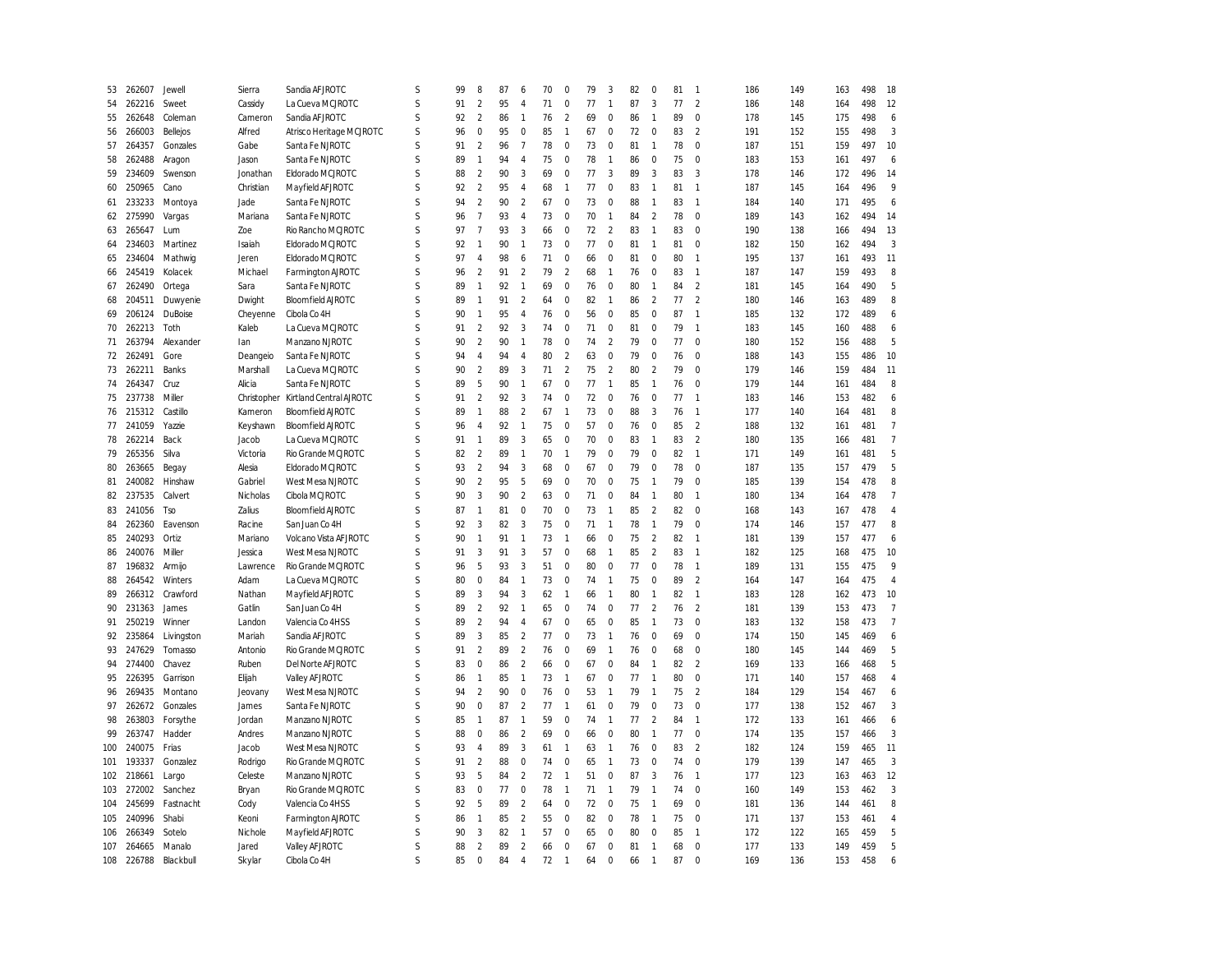| 109 | 183193 | Hedlund      | William    | Valencia Co 4HSS         | S           | 81 | 0              | 85 | 0                        | 70 | $\mathbf{1}$     | 55 | -1             | 81 | $\overline{1}$ | 86 | $\overline{1}$ | 166 | 125 | 167 | 458 | $\overline{4}$           |
|-----|--------|--------------|------------|--------------------------|-------------|----|----------------|----|--------------------------|----|------------------|----|----------------|----|----------------|----|----------------|-----|-----|-----|-----|--------------------------|
| 110 | 267414 | Lowe         | Ireland    | Volcano Vista AF JROTC   | S           | 84 | $\pmb{0}$      | 82 | $\mathbf{1}$             | 79 | $\overline{2}$   | 64 | $\overline{1}$ | 72 | $\pmb{0}$      | 77 | $\mathbf 0$    | 166 | 143 | 149 | 458 | $\overline{4}$           |
|     |        |              |            |                          | S           |    |                |    |                          |    |                  |    |                |    |                |    |                |     |     |     |     |                          |
| 111 | 265680 | King         | Tayiva     | Piedra Vista AJROTC      |             | 88 | $\overline{2}$ | 89 | $\mathbf{1}$             | 72 | $\mathbf 0$      | 61 | $\mathbf 0$    | 76 | $\mathbf 0$    | 70 | $\mathbf 0$    | 177 | 133 | 146 | 456 | 3                        |
| 112 | 263763 | Vogel        | Joshua     | Manzano NJROTC           | S           | 86 | $\mathbf{1}$   | 84 | 1                        | 60 | $\boldsymbol{0}$ | 60 | $\mathbf 0$    | 84 | $\sqrt{2}$     | 81 | 3              | 170 | 120 | 165 | 455 | $\overline{7}$           |
| 113 | 233598 | Hart         | Sedona     | La Cueva MCJROTC         | S           | 85 | $\pmb{0}$      | 92 | 3                        | 63 | $\overline{1}$   | 73 | $\mathbf 0$    | 78 | $\bf 0$        | 64 | $\mathbf 0$    | 177 | 136 | 142 | 455 | $\overline{4}$           |
| 114 | 264282 | Booher       | Jeremiah   | <b>Bloomfield AJROTC</b> | S           | 89 | $\mathbf{1}$   | 84 | $\Omega$                 | 71 | $\mathbf 0$      | 54 | $\mathbf 0$    | 80 | $\mathbf 0$    | 77 | $\mathbf{1}$   | 173 | 125 | 157 | 455 | $\overline{2}$           |
| 115 | 265677 | Grogan       | Kasen      | Piedra Vista AJROTC      | S           | 91 | $\mathbf{1}$   | 85 | 4                        | 72 | $\pmb{0}$        | 67 | $\mathbf 0$    | 67 | 0              | 72 | $\mathbf 0$    | 176 | 139 | 139 | 454 | 5                        |
| 116 | 237917 | Lim          | Kayden     | Los Alamos NJROTC        | S           | 83 | $\pmb{0}$      | 89 | $\mathbf 0$              | 64 | $\overline{2}$   | 47 | $\overline{1}$ | 85 | $\overline{2}$ | 84 | $\overline{2}$ | 172 | 111 | 169 | 452 | $\overline{7}$           |
| 117 | 264917 | Sapp         | Luke       | Cleveland AJROTC         | S           | 88 | $\mathbf{1}$   | 83 | $\mathbf{1}$             | 52 | $\mathbf 0$      | 65 | $\mathbf 0$    | 78 | $\mathbf 0$    | 86 | $\mathbf{1}$   | 171 | 117 | 164 | 452 | 3                        |
| 118 | 247672 | Doherty      | Gabe       | San Juan Co 4H           | S           | 85 | $\mathbf{1}$   | 78 | $\mathbf 0$              | 73 | $\mathbf 0$      | 71 | $\overline{1}$ | 75 | $\mathbf{1}$   | 70 | $\mathbf 0$    | 163 | 144 | 145 | 452 | 3                        |
| 119 | 265680 | Hodges       | Colton     | Piedra Vista AJROTC      | S           | 90 | $\overline{2}$ | 87 | 3                        | 65 | $\mathbf 0$      | 61 | $\overline{1}$ | 73 | $\bf 0$        | 75 | $\mathbf 0$    | 177 | 126 | 148 | 451 | 6                        |
| 120 | 274980 | Holmes       | Aryanna    | Santa Fe NJROTC          | S           | 88 | $\overline{2}$ | 92 | $\overline{4}$           | 71 | $\mathbf 0$      | 52 | $\mathbf 0$    | 84 | $\overline{2}$ | 63 | $\mathbf 0$    | 180 | 123 | 147 | 450 | 8                        |
| 121 | 241395 | Adakai       | Dione      | Farmington AJROTC        | S           | 81 | $\mathbf 0$    | 95 | 5                        | 62 | $\mathbf 0$      | 56 | $\mathbf 0$    | 84 | $\mathbf{1}$   | 71 | 0              | 176 | 118 | 155 | 449 | 6                        |
| 122 | 267426 | Hodge        | Trevon     | Volcano Vista AFJROTC    | S           | 92 | $\overline{1}$ | 93 | $\overline{2}$           | 49 | $\mathbf 0$      | 58 | $\mathbf 0$    | 79 | $\overline{2}$ | 78 | $\mathbf{1}$   | 185 | 107 | 157 | 449 | 6                        |
| 123 | 213542 | Chavez       | Dennis     | Cleveland AJROTC         | S           | 91 | 0              | 91 | $\overline{\phantom{a}}$ | 72 | $\mathbf 0$      | 70 | $\mathbf 0$    | 67 | $\mathbf 0$    | 56 | $\mathbf{1}$   | 182 | 142 | 123 | 447 | 3                        |
| 124 | 237734 | Lamone       | Chrisondra | Kirtland Central AJROTC  | S           | 80 | $\overline{2}$ | 84 | $\overline{2}$           | 62 | $\mathbf{1}$     | 62 | $\mathbf 0$    | 82 | 0              | 76 | 0              | 164 | 124 | 158 | 446 | 5                        |
| 125 | 240289 | Bader-Elenes | Ana        | Volcano Vista AF JROTC   | S           | 80 | $\pmb{0}$      | 84 | $\mathbf{1}$             | 62 | $\overline{1}$   | 62 | $\mathbf 0$    | 78 | $\overline{1}$ | 80 | $\mathbf 0$    | 164 | 124 | 158 | 446 | 3                        |
| 126 | 233754 | Garcia       | Jun        | La Cueva MCJROTC         | S           | 93 | $\overline{2}$ | 92 | 3                        | 45 | $\mathbf 0$      | 64 | $\mathbf 0$    | 77 | $\mathbf 0$    | 74 | $\overline{2}$ | 185 | 109 | 151 | 445 | $\overline{7}$           |
|     |        |              |            |                          | S           | 93 |                |    |                          |    |                  |    |                |    | $\mathbf{1}$   |    |                |     |     |     |     |                          |
| 127 | 264303 | Jolly        | Angel      | <b>Bloomfield AJROTC</b> |             |    | 3              | 88 | $\overline{2}$           | 59 | $\mathbf 0$      | 58 | $\mathbf 0$    | 74 |                | 70 | $\mathbf 0$    | 181 | 117 | 144 | 442 | 6                        |
| 128 | 264544 | McCullough   | Michael    | La Cueva MCJROTC         | S           | 82 | $\mathbf{1}$   | 77 | $\mathbf{1}$             | 68 | $\mathbf 0$      | 78 | $\mathbf{1}$   | 66 | $\bf 0$        | 71 | $\mathbf 0$    | 159 | 146 | 137 | 442 | 3                        |
| 129 | 240086 | Lopez        | Abram      | West Mesa NJROTC         | S           | 83 | $\mathbf{1}$   | 92 | $\overline{\phantom{a}}$ | 56 | $\mathbf 0$      | 59 | $\mathbf 0$    | 75 | $\mathbf 0$    | 75 | $\mathbf{1}$   | 175 | 115 | 150 | 440 | $\overline{4}$           |
| 130 | 268168 | Crosby       | Winona     | Kirtland Central AJROTC  | S           | 85 | $\mathbf 0$    | 83 | $\mathbf 0$              | 70 | $\mathbf 0$      | 54 | $\mathbf 0$    | 74 | $\mathbf{1}$   | 74 | $\mathbf 0$    | 168 | 124 | 148 | 440 | $\mathbf{1}$             |
| 131 | 275607 | McIntyre     | Brandon    | Cleveland AJROTC         | S           | 91 | $\sqrt{4}$     | 83 | $\overline{2}$           | 39 | $\mathbf 0$      | 75 | $\overline{1}$ | 73 | $\bf 0$        | 78 | $\mathbf{1}$   | 174 | 114 | 151 | 439 | 8                        |
| 132 | 221284 | Deatherage   | Spencer    | Volcano Vista AF JROTC   | S           | 89 | $\mathbf{1}$   | 83 | $\overline{\phantom{a}}$ | 62 | $\mathbf 0$      | 66 | $\mathbf 0$    | 80 | $\overline{1}$ | 59 | $\mathbf{1}$   | 172 | 128 | 139 | 439 | 5                        |
| 133 | 262580 | Gutierrez    | Veyonce    | Cibola MCJROTC           | S           | 81 | 3              | 90 | 3                        | 67 | $\mathbf{1}$     | 58 | $\mathbf 0$    | 72 | 0              | 69 | $\mathbf 0$    | 171 | 125 | 141 | 437 | $\overline{7}$           |
| 134 | 274398 | Garcia       | Monalisa   | Del Norte AFJROTC        | S           | 93 | $\overline{3}$ | 85 | $\mathbf{1}$             | 64 | $\mathbf 0$      | 60 | $\mathbf 0$    | 70 | $\bf 0$        | 65 | $\mathbf{1}$   | 178 | 124 | 135 | 437 | 5                        |
| 135 | 264303 | Griffith     | Triston    | <b>Bloomfield AJROTC</b> | S           | 82 | $\overline{2}$ | 81 | $\overline{2}$           | 66 | $\mathbf{1}$     | 62 | $\mathbf 0$    | 73 | $\mathbf 0$    | 72 | $\mathbf 0$    | 163 | 128 | 145 | 436 | 5                        |
| 136 | 246298 | Horton       | Caleb      | Atrisco Heritage MCJROTC | S           | 86 | $\mathbf 0$    | 91 | $\mathbf 0$              | 68 | $\mathbf{1}$     | 55 | $\mathbf 0$    | 72 | $\overline{2}$ | 64 | $\mathbf 0$    | 177 | 123 | 136 | 436 | 3                        |
| 137 | 234601 | Garcia       | Jalayna    | Eldorado MCJROTC         | S           | 87 | $\overline{1}$ | 90 | $\mathbf 0$              | 68 | $\mathbf 0$      | 66 | $\mathbf 0$    | 62 | $\mathbf 0$    | 63 | $\mathbf 0$    | 177 | 134 | 125 | 436 | $\mathbf{1}$             |
| 138 | 270737 | Shipman      | Julio      | Los Alamos NJROTC        | S           | 87 | $\overline{2}$ | 90 | 3                        | 57 | $\mathbf 0$      | 50 | $\mathbf 0$    | 74 | $\mathbf 0$    | 77 | $\mathbf{1}$   | 177 | 107 | 151 | 435 | 6                        |
| 139 | 262217 | Martinez     | Vecente    | La Cueva MCJROTC         | S           | 83 | $\mathbf{1}$   | 81 | $\mathbf{1}$             | 55 | $\mathbf 0$      | 73 | $\mathbf 0$    | 72 | $\mathbf{1}$   | 69 | $\overline{2}$ | 164 | 128 | 141 | 433 | 5                        |
| 140 | 265686 | Thomas       | Cameron    | Piedra Vista AJROTC      | S           | 82 | $\pmb{0}$      | 88 | $\overline{4}$           | 54 | $\mathbf 0$      | 57 | $\mathbf 0$    | 79 | $\bf 0$        | 71 | $\mathbf 0$    | 170 | 111 | 150 | 431 | $\overline{4}$           |
| 141 | 240579 | Kambietz     | Destiny    | Farmington AJROTC        | S           | 90 | 3              | 89 | $\mathbf{1}$             | 49 | $\mathbf 0$      | 46 | $\mathbf 0$    | 76 | $\mathbf 0$    | 79 | $\mathbf 0$    | 179 | 95  | 155 | 429 | $\overline{4}$           |
|     |        |              |            |                          | S           |    |                |    |                          |    |                  |    |                |    |                |    |                |     | 130 |     |     |                          |
| 142 | 265681 | Ortiz        | Isabella   | Piedra Vista AJROTC      |             | 84 | $\mathbf{1}$   | 87 | $\overline{2}$           | 65 | $\mathbf 0$      | 65 | $\mathbf 0$    | 80 | 0              | 47 | $\mathbf 0$    | 171 |     | 127 | 428 | 3                        |
| 143 | 274928 | Martinez     | Andy       | Albuquerque AJROTC       | S           | 85 | $\mathbf{1}$   | 91 | $\overline{4}$           | 41 | $\mathbf 0$      | 62 | $\mathbf 0$    | 72 | $\bf 0$        | 75 | $\mathbf 0$    | 176 | 103 | 147 | 426 | 5                        |
| 144 | 262608 | Lees         | Alexa      | Sandia AFJROTC           | S           | 81 | 0              | 88 | $\mathbf 0$              | 63 | $\mathbf 0$      | 49 | $\mathbf 0$    | 79 | $\mathbf{1}$   | 66 | $\mathfrak{p}$ | 169 | 112 | 145 | 426 | 3                        |
| 145 | 264691 | McFarland    | Breale     | Cleveland AJROTC         | S           | 85 | $\sqrt{2}$     | 86 | $\mathbf{1}$             | 66 | $\mathbf{1}$     | 60 | $\mathbf 0$    | 67 | $\mathbf{1}$   | 60 | $\mathbf 0$    | 171 | 126 | 127 | 424 | 5                        |
| 146 | 206143 | Simpson      | Kristina   | Cibola Co 4H             | S           | 85 | $\overline{2}$ | 88 | $\mathbf 0$              | 44 | $\mathbf 0$      | 64 | $\mathbf{1}$   | 77 | $\bf 0$        | 66 | $\mathbf 0$    | 173 | 108 | 143 | 424 | 3                        |
| 147 | 265675 | Aragon       | Adrianol   | Piedra Vista AJROTC      | S           | 91 | $\mathbf{1}$   | 86 | $\mathbf{1}$             | 47 | $\mathbf 0$      | 57 | $\overline{1}$ | 67 | $\mathbf 0$    | 75 | $\mathbf 0$    | 177 | 104 | 142 | 423 | 3                        |
| 148 | 237092 | Rael         | Steven     | Rio Grande MCJROTC       | S           | 85 | $\mathbf 0$    | 85 | 0                        | 64 | $\mathbf{1}$     | 46 | $\mathbf 0$    | 71 | 0              | 71 | -1             | 170 | 110 | 142 | 422 | $\overline{2}$           |
| 149 | 204560 | Frost        | Anthony    | Farmington AJROTC        | S           | 74 | $\overline{1}$ | 75 | $\mathbf 0$              | 66 | $\mathbf 0$      | 67 | $\mathbf 0$    | 68 | $\bf 0$        | 71 | $\overline{2}$ | 149 | 133 | 139 | 421 | 3                        |
| 150 | 274936 | Cook         | Thomas     | Albuquerque AJROTC       | S           | 86 | $\mathbf{1}$   | 87 | $\Omega$                 | 72 | $\mathbf 0$      | 49 | $\mathbf 0$    | 71 | $\mathbf{1}$   | 56 | $\mathbf 0$    | 173 | 121 | 127 | 421 | $\overline{\phantom{a}}$ |
| 151 | 250963 | I udica      | Zachary    | Mayfield AFJROTC         | S           | 88 | $\mathbf{1}$   | 77 | $\mathbf 0$              | 72 | $\overline{2}$   | 57 | $\mathbf{1}$   | 69 | $\pmb{0}$      | 57 | 0              | 165 | 129 | 126 | 420 | $\overline{4}$           |
| 152 | 269548 | Stringer     | Matt       | West Mesa NJROTC         | S           | 85 | $\mathbf{1}$   | 92 | 3                        | 65 | $\mathbf{1}$     | 42 | $\mathbf 0$    | 61 | $\bf 0$        | 74 | $\mathbf{1}$   | 177 | 107 | 135 | 419 | 6                        |
| 153 | 265314 | Padilla      | Seguoia    | La Cueva MCJROTC         | S           | 87 | $\overline{2}$ | 79 | $\mathbf 0$              | 62 | $\mathbf 0$      | 52 | $\mathbf 0$    | 70 | $\mathbf 0$    | 69 | $\mathbf{1}$   | 166 | 114 | 139 | 419 | 3                        |
| 154 | 268148 | Smith        | Trestin    | Kirtland Central AJROTC  | S           | 88 | $\sqrt{2}$     | 86 | $\mathbf{1}$             | 62 | $\mathbf 0$      | 61 | $\mathbf 0$    | 63 | 0              | 58 | -1             | 174 | 123 | 121 | 418 | $\overline{4}$           |
| 155 | 263677 | Tuttle       | Brennen    | Eldorado MCJROTC         | S           | 89 | $\overline{2}$ | 85 | $\mathbf 0$              | 57 | $\mathbf 0$      | 53 | $\mathbf 0$    | 63 | $\bf 0$        | 71 | $\mathbf 0$    | 174 | 110 | 134 | 418 | $\overline{2}$           |
| 156 | 267408 | Archuleta    | Christina  | Volcano Vista AF JROTC   | S           | 73 | 0              | 76 | $\mathbf{1}$             | 58 | $\mathbf 0$      | 79 | $\mathbf 0$    | 62 | $\mathbf 0$    | 70 | $\mathbf 0$    | 149 | 137 | 132 | 418 | 1                        |
|     | 264280 |              |            |                          | S           |    | $\mathbf{1}$   | 75 | $\mathbf 0$              | 43 | $\mathbf 0$      | 58 | $\overline{1}$ | 71 |                | 81 |                |     |     |     |     |                          |
| 157 |        | Atencio      | Barbara    | <b>Bloomfield AJROTC</b> |             | 86 |                |    |                          |    |                  |    |                |    | 2              |    | $\mathbf 0$    | 161 | 101 | 152 | 414 | $\overline{4}$           |
| 158 | 270158 | Kwei         | Thomas     | Los Alamos NJROTC        | S           | 82 | $\mathbf{1}$   | 84 | $\overline{2}$           | 56 | $\mathbf 0$      | 51 | $\bf 0$        | 72 | $\bf 0$        | 68 | $\mathbf 0$    | 166 | 107 | 140 | 413 | 3                        |
| 159 | 268702 | Watchmen     | Kaylen     | Los Lunas AJROTC         | S           | 82 | 0              | 82 | $\mathbf 0$              | 61 | $\mathbf{1}$     | 42 | $\mathbf 0$    | 72 | $\mathbf{1}$   | 73 | $\mathbf 0$    | 164 | 103 | 145 | 412 | $\overline{2}$           |
| 160 | 263678 | Zackies      | Wesley     | Eldorado MCJROTC         | S           | 87 | $\mathbf{1}$   | 90 | 3                        | 64 | $\boldsymbol{0}$ | 68 | $\mathbf{1}$   | 43 | 0              | 59 | $\mathbf 0$    | 177 | 132 | 102 | 411 | 5                        |
| 161 | 206286 | Wendeborn    | Colby      | Cibola Co 4H             | S           | 78 | $\overline{2}$ | 87 | $\mathbf{1}$             | 47 | $\mathbf 0$      | 43 | $\mathbf{1}$   | 74 | $\mathbf{1}$   | 81 | $\mathbf{1}$   | 165 | 90  | 155 | 410 | 6                        |
| 162 | 206142 | Landschoot   | Adrianna   | Cibola Co 4H             | S           | 87 | $\overline{2}$ | 80 | $\mathbf 0$              | 55 | $\mathbf 0$      | 58 | $\mathbf{1}$   | 75 | $\overline{2}$ | 52 | $\mathbf 0$    | 167 | 113 | 127 | 407 | 5                        |
| 163 | 262651 | Sena         | Victoria   | Sandia AFJROTC           | S           | 95 | 3              | 89 | 3                        | 31 | 0                | 55 | $\mathbf 0$    | 73 | $\overline{2}$ | 63 | $\mathbf 0$    | 184 | 86  | 136 | 406 | 8                        |
| 164 | 274930 | Boudar       | Jean       | Albuquerque AJROTC       | $\varsigma$ | 92 | $\overline{3}$ | 94 | $\overline{4}$           | 56 | $\overline{1}$   | 63 | $\overline{1}$ | 58 | $\mathbf{0}$   | 42 | $\mathbf 0$    | 186 | 119 | 100 | 405 | 9                        |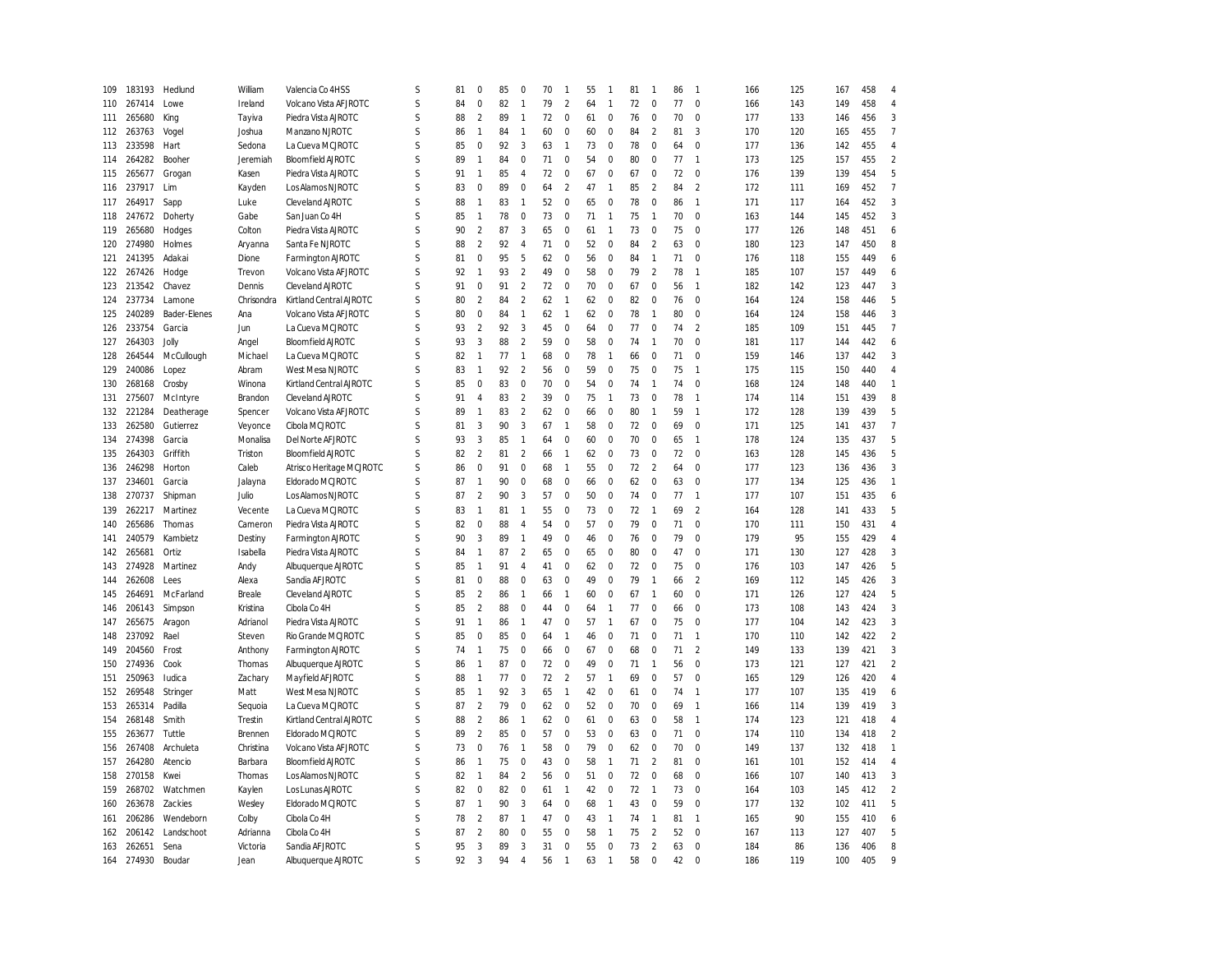| 165 | 269436 | Ramirez     | David         | West Mesa NJROTC         | S           | 87 | 1              | 84 | -1             | 55 | $\mathbf 0$    | 52 | 0              | 61             | $\Omega$       | 64 | $\Omega$       | 171 | 107 | 125 | 403 | $\overline{2}$   |
|-----|--------|-------------|---------------|--------------------------|-------------|----|----------------|----|----------------|----|----------------|----|----------------|----------------|----------------|----|----------------|-----|-----|-----|-----|------------------|
| 166 | 268693 | Begay       | Aaron         | Kirtland Central AJROTC  | S           | 85 | $\mathbf 0$    | 90 | $\mathbf{1}$   | 53 | $\overline{1}$ | 43 | $\mathbf 0$    | 64             | $\mathbf{1}$   | 67 | $\mathbf 0$    | 175 | 96  | 131 | 402 | 3                |
| 167 | 266319 | Helmick     | Cory          | Mayfield AFJROTC         | S           | 79 | 0              | 78 | $\overline{1}$ | 64 | $\overline{1}$ | 49 | 0              | 68             | $\overline{1}$ | 64 | $\mathbf 0$    | 157 | 113 | 132 | 402 | $\overline{3}$   |
| 168 | 276271 | Mariscal    | Emiliano      | Volcano Vista AFJROTC    | S           | 82 | $\overline{2}$ | 84 | $\mathbf 0$    | 50 | $\mathbf{0}$   | 62 | $\mathbf 0$    | 60             | $\mathbf 0$    | 64 | $\mathbf 0$    | 166 | 112 | 124 | 402 | $\overline{2}$   |
| 169 | 240345 | Johnston    | James         | Manzano NJROTC           | S           | 81 | $\mathbf{1}$   | 89 | $\overline{2}$ | 49 | $\mathbf 0$    | 42 | $\mathbf 0$    | 67             | $\mathbf 0$    | 70 | $\mathbf 0$    | 170 | 91  | 137 | 398 | 3                |
| 170 | 269463 | Quezada     | Julio         | West Mesa NJROTC         | S           | 80 | $\mathbf 0$    | 78 | $\overline{1}$ | 49 | $\mathbf{0}$   | 34 | $\mathbf 0$    | 80             | $\overline{1}$ | 75 | $\mathbf 0$    | 158 | 83  | 155 | 396 | $\overline{2}$   |
| 171 | 262219 | Garcia      | Mia           | La Cueva MCJROTC         | S           | 84 | $\mathbf{1}$   | 74 | $\mathbf 0$    | 52 | $\overline{2}$ | 60 | $\mathbf 0$    | 62             | $\mathbf 0$    | 62 | $\Omega$       | 158 | 112 | 124 | 394 | 3                |
| 172 | 269462 | Martinez    | Christopher   | West Mesa NJROTC         | S           | 79 | $\mathbf{1}$   | 87 | $\overline{2}$ | 66 | $\mathbf{0}$   | 39 | $\mathbf 0$    | 56             | $\mathbf 0$    | 65 | $\mathbf 0$    | 166 | 105 | 121 | 392 | $\overline{3}$   |
| 173 | 267433 | Quaye       | Emilia        | Volcano Vista AF JROTC   | S           | 81 | $\mathbf{1}$   | 71 | $\mathbf 0$    | 53 | $\mathbf{0}$   | 47 | $\mathbf 0$    | 75             | $\Omega$       | 65 | $\overline{1}$ | 152 | 100 | 140 | 392 | $\overline{2}$   |
| 174 | 223182 | Torres      | Chris         | Del Norte AFJROTC        | S           | 75 | $\mathbf 0$    | 79 | $\mathbf{1}$   | 52 | $\mathbf 0$    | 58 | $\mathbf{1}$   | 73             | $\mathbf 0$    | 54 | $\mathbf{1}$   | 154 | 110 | 127 | 391 | $\mathbf{3}$     |
| 175 | 269459 | Cante       | Christian     | West Mesa NJROTC         | S           | 81 | $\mathbf{1}$   | 79 | $\mathbf{1}$   | 56 | $\mathbf 0$    | 46 | $\mathbf 0$    | 66             | $\mathbf 0$    | 57 | $\mathbf 0$    | 160 | 102 | 123 | 385 | $\overline{2}$   |
| 176 | 272175 | Betenbough  | Haylee        | Valencia Co 4HSS         | S           | 91 | $\overline{2}$ | 78 | $\overline{1}$ | 48 | $\mathbf 0$    | 48 | $\pmb{0}$      | 60             | $\mathbf 0$    | 54 | $\mathbf 0$    | 169 | 96  | 114 | 379 | $\overline{3}$   |
| 177 | 234532 | Hipsher     | Barbara       | Del Norte AFJROTC        | S           | 73 | $\mathbf{1}$   | 76 | $\overline{1}$ | 48 | $\mathbf 0$    | 48 | $\mathbf 0$    | 70             | $\mathbf 0$    | 62 | $\mathbf{0}$   | 149 | 96  | 132 | 377 | $\overline{2}$   |
| 178 | 264309 | Parks       | Bethany       | <b>Bloomfield AJROTC</b> | S           | 89 | $\mathbf{1}$   | 90 | 3              | 49 | $\pmb{0}$      | 59 | $\bf 0$        | 50             | $\mathbf 0$    | 38 | $\mathbf{0}$   | 179 | 108 | 88  | 375 | $\overline{4}$   |
| 179 | 269437 | Garcia      | <b>Nick</b>   | West Mesa NJROTC         | S           | 76 | $\mathbf 0$    | 75 | $\mathbf 0$    | 37 | $\overline{1}$ | 47 | $\mathbf 0$    | 76             | $\mathbf 0$    | 61 | $\mathbf{1}$   | 151 | 84  | 137 | 372 | $\mathfrak{p}$   |
| 180 | 269464 | Campos      | Alonzo        | West Mesa NJROTC         | S           | 66 | $\mathbf 0$    | 64 | $\mathbf 0$    | 52 | $\mathbf 0$    | 61 | $\mathbf 0$    | 70             | $\mathbf 0$    | 57 | $\overline{1}$ | 130 | 113 | 127 | 370 | $\overline{1}$   |
| 181 | 262958 | Vigil       | Thomas        | Sandia AFJROTC           | S           | 73 | $\mathbf 0$    | 80 | $\mathbf{1}$   | 39 | $\mathbf 0$    | 44 | 0              | 66             | $\mathbf{1}$   | 67 | $\mathbf 0$    | 153 | 83  | 133 | 369 | $\overline{2}$   |
| 182 | 274933 | Gallegos    | Joshua        | Albuquerque AJROTC       | S           | 69 | $\mathbf 0$    | 74 | $\mathbf 0$    | 59 | $\mathbf 0$    | 59 | $\mathbf{1}$   | 51             | $\mathbf 0$    | 56 | $\mathbf{1}$   | 143 | 118 | 107 | 368 | $\overline{2}$   |
| 183 | 269434 | Nieto       | Anthony       | West Mesa NJROTC         | S           | 66 | $\mathbf 0$    | 79 | $\bf 0$        | 64 | $\pmb{0}$      | 50 | $\pmb{0}$      | 67             | $\mathbf 0$    | 42 | $\mathbf 0$    | 145 | 114 | 109 | 368 | $\boldsymbol{0}$ |
| 184 | 269436 | Salcido     | Carmela       | West Mesa NJROTC         | S           | 85 | $\mathbf{1}$   | 82 | $\mathbf{1}$   | 38 | $\mathbf 0$    | 46 | $\mathbf{1}$   | 55             | $\mathbf 0$    | 57 | $\mathbf 0$    | 167 | 84  | 112 | 363 | 3                |
| 185 | 269438 | Muller      | Juan          | West Mesa NJROTC         | S           | 75 | $\mathbf 0$    | 71 | $\overline{1}$ | 45 | $\mathbf 0$    | 41 | $\pmb{0}$      | 58             | $\mathbf{1}$   | 71 | $\mathbf 0$    | 146 | 86  | 129 | 361 | $\overline{2}$   |
| 186 | 267437 | Kibby       | Dakota        | Volcano Vista AF JROTC   | S           | 85 | 3              | 83 | $\overline{1}$ | 36 | $\mathbf 0$    | 37 | $\pmb{0}$      | 57             | $\mathbf 0$    | 56 | $\pmb{0}$      | 168 | 73  | 113 | 354 | $\overline{4}$   |
| 187 | 264345 | Medina      | Andres        | Rio Grande MCJROTC       | S           | 87 | $\mathcal{P}$  | 80 | $\overline{2}$ | 39 | $\mathbf 0$    | 30 | $\pmb{0}$      | 60             | $\Omega$       | 56 | $\Omega$       | 167 | 69  | 116 | 352 | $\overline{4}$   |
| 188 | 268370 | McFadden    | Dominic       | Volcano Vista AFJROTC    | $\varsigma$ | 63 | $\mathbf{1}$   | 78 | $\mathbf 0$    | 47 | $\mathbf{0}$   | 54 | $\mathbf 0$    | 35             | $\Omega$       | 75 | $\Omega$       | 141 | 101 | 110 | 352 | $\mathbf{1}$     |
| 189 | 268372 | DeLuna      | Ryan          | Volcano Vista AFJROTC    | S           | 75 | $\mathbf{1}$   | 83 | $\mathbf 0$    | 40 | $\mathbf{0}$   | 44 | $\mathbf 0$    | 64             | $\Omega$       | 46 | $\Omega$       | 158 | 84  | 110 | 352 | $\mathbf{1}$     |
| 190 | 269467 | Valencia    | Ricardo       | West Mesa NJROTC         | S           | 84 | $\mathbf 0$    | 77 | $\overline{1}$ | 44 | $\overline{1}$ | 49 | $\mathbf 0$    | 52             | $\mathbf 0$    | 45 | $\mathbf 0$    | 161 | 93  | 97  | 351 | $\overline{2}$   |
| 191 | 269456 | Rubio       | Seanray       | West Mesa NJROTC         | S           | 76 | $\mathbf 0$    | 78 | $\overline{1}$ | 34 | $\overline{1}$ | 52 | $\mathbf 0$    | 67             | $\mathbf 0$    | 41 | $\mathbf 0$    | 154 | 86  | 108 | 348 | $\overline{2}$   |
|     | 268704 |             | Duante        | Los Lunas AJROTC         | S           | 71 | $\mathbf 0$    | 68 | $\mathbf 0$    | 51 | $\overline{1}$ |    |                | 57             | $\mathbf{1}$   | 51 | $\Omega$       | 139 | 96  | 108 | 343 | $\overline{2}$   |
| 192 |        | Leyba       |               |                          | S           |    |                |    |                | 39 | $\mathbf 0$    | 45 | 0              |                |                | 49 | $\mathbf 0$    |     |     | 95  |     | $\overline{2}$   |
| 193 | 263674 | Mulliniks   | Eric          | Eldorado MCJROTC         |             | 76 | $\mathbf{1}$   | 67 | $\mathbf 0$    |    |                | 63 | $\mathbf{1}$   | 46             | $\mathbf 0$    |    |                | 143 | 102 |     | 340 |                  |
| 194 | 272172 | Logan       | Noah          | Valencia Co 4HSS         | S           | 72 | $\mathbf 0$    | 72 | $\overline{1}$ | 37 | $\mathbf 0$    | 34 | $\mathbf{1}$   | 65             | $\mathbf 0$    | 60 | $\mathbf 0$    | 144 | 71  | 125 | 340 | $\overline{2}$   |
| 195 | 276191 | Olivas      | Mairim        | <b>Belen NJROTC</b>      | S           | 59 | $\mathbf 0$    | 71 | $\overline{1}$ | 55 | $\mathbf{0}$   | 63 | $\mathbf 0$    | 44             | $\mathbf 0$    | 45 | $\mathbf 0$    | 130 | 118 | 89  | 337 | $\overline{1}$   |
| 196 | 268319 | Hubby       | Wyatt         | Farmington AJROTC        | S           | 62 | $\mathbf 0$    | 49 | $\mathbf 0$    | 42 | $\mathbf 0$    | 38 | $\mathbf 0$    | 68             | $\mathbf 0$    | 78 | $\mathbf{1}$   | 111 | 80  | 146 | 337 | $\overline{1}$   |
| 197 | 250053 | BlueEyes    | Teagan        | Kirtland Central AJROTC  | S           | 80 | $\mathbf 0$    | 83 | $\overline{2}$ | 28 | $\mathbf 0$    | 46 | $\mathbf 0$    | 45             | $\mathbf 0$    | 54 | 0              | 163 | 74  | 99  | 336 | $\overline{2}$   |
| 198 | 268699 | Nevaeh      | Dodge         | Los Lunas AJROTC         | S           | 63 | $\Omega$       | 58 | $\mathbf 0$    | 46 | $\overline{1}$ | 44 | $\overline{2}$ | 55             | $\Omega$       | 67 | $\mathbf 0$    | 121 | 90  | 122 | 333 | 3                |
| 199 | 268697 | Garcia      | Iris          | Los Lunas AJROTC         | S           | 77 | $\mathbf{1}$   | 70 | $\mathbf 0$    | 47 | $\mathbf 0$    | 37 | $\mathbf 0$    | 52             | $\mathbf 0$    | 50 | $\mathbf 0$    | 147 | 84  | 102 | 333 | $\mathbf{1}$     |
| 200 | 275903 | Piersall    | Noah          | Farmington AJROTC        | S           | 71 | $\mathbf 0$    | 71 | $\overline{1}$ | 36 | $\mathbf 0$    | 17 | $\pmb{0}$      | 59             | $\mathbf 0$    | 68 | $\mathbf{1}$   | 142 | 53  | 127 | 322 | $\overline{2}$   |
| 201 | 268369 | Mendez      | Aaron         | Volcano Vista AF JROTC   | S           | 67 | $\mathbf 0$    | 78 | $\mathbf 0$    | 16 | $\mathbf 0$    | 34 | $\pmb{0}$      | 61             | $\mathbf 0$    | 65 | $\mathbf 0$    | 145 | 50  | 126 | 321 | $\mathbf 0$      |
| 202 | 268686 | Everett     | Ceth          | Farmington AJROTC        | S           | 47 | $\mathbf 0$    | 52 | $\mathbf 0$    | 55 | $\overline{1}$ | 52 | $\mathbf 0$    | 51             | $\mathbf 0$    | 61 | $\mathbf{1}$   | 99  | 107 | 112 | 318 | $\overline{2}$   |
| 203 | 264693 | Payan       | Maria         | Valley AFJROTC           | S           | 80 | $\mathbf 0$    | 73 | $\mathbf 0$    | 36 | $\mathbf 0$    | 23 | $\mathbf 0$    | 50             | $\mathbf 0$    | 53 | $\mathbf 0$    | 153 | 59  | 103 | 315 | $\mathbf 0$      |
| 204 | 275529 | Rodarte     | Omar          | Los Lunas AJROTC         | S           | 49 | $\mathbf{1}$   | 54 | $\overline{2}$ | 37 | $\overline{1}$ | 48 | $\mathbf 0$    | 46             | $\mathbf 0$    | 58 | $\mathbf 0$    | 103 | 85  | 104 | 292 | $\overline{4}$   |
| 205 | 269465 | Gonzales    | Xavier        | West Mesa NJROTC         | S           | 73 | $\mathbf{1}$   | 65 | $\mathbf{1}$   | 26 | $\mathbf{0}$   | 37 | $\mathbf 0$    | 27             | $\mathbf 0$    | 47 | $\mathbf 0$    | 138 | 63  | 74  | 275 | $\overline{2}$   |
| 206 | 275524 | Hill        | Georgiana     | Los Lunas AJROTC         | S           | 35 | $\mathbf 0$    | 50 | $\mathbf 0$    | 36 | $\mathbf 0$    | 42 | 0              | 48             | $\Omega$       | 54 | $\mathbf 0$    | 85  | 78  | 102 | 265 | $\pmb{0}$        |
| 207 | 268898 | Ramirez     | Justin        | Los Lunas AJROTC         | S           | 34 | $\mathbf 0$    | 68 | $\overline{1}$ | 45 | $\mathbf 0$    | 30 | $\mathbf{1}$   | 44             | $\mathbf{1}$   | 41 | $\pmb{0}$      | 102 | 75  | 85  | 262 | $\overline{3}$   |
| 208 | 275274 | Tsinnijinne | Ariel         | Kirtland Central AJROTC  | S           | 40 | $\mathbf 0$    | 68 | $\bf 0$        | 34 | $\mathbf 0$    | 49 | $\pmb{0}$      | 26             | $\mathbf 0$    | 40 | $\mathbf 0$    | 108 | 83  | 66  | 257 | $\bf 0$          |
| 209 | 239383 | Sabal       | Natalia       | Cibola Co 4H             | S           | 73 | $\mathbf{1}$   | 67 | $\mathbf 0$    | 41 | $\mathbf 0$    | 18 | $\pmb{0}$      | 34             | $\mathbf 0$    | 20 | $\mathbf 0$    | 140 | 59  | 54  | 253 | $\overline{1}$   |
| 210 | 228131 | Navarez     | Jesus         | <b>Belen NJROTC</b>      | S           | 43 | $\mathbf 0$    | 26 | $\mathbf 0$    | 36 | $\mathbf 0$    | 36 | $\pmb{0}$      | 57             | $\mathbf 0$    | 47 | $\mathbf 0$    | 69  | 72  | 104 | 245 | $\bf 0$          |
| 211 | 241236 | Gould       | Thomas        | Los Lunas AJROTC         | S           | 64 | $\mathbf 0$    | 45 | $\mathbf 0$    | 15 | $\mathbf 0$    | 21 | $\pmb{0}$      | 48             | $\mathbf 0$    | 40 | $\mathbf 0$    | 109 | 36  | 88  | 233 | $\pmb{0}$        |
| 212 | 275035 | Esquivel    | <b>Nicole</b> | <b>Belen NJROTC</b>      | S           | 56 | $\mathbf 0$    | 30 | $\mathbf 0$    | 28 | $\mathbf 0$    | 47 | $\overline{1}$ | 42             | $\mathbf 0$    | 26 | $\Omega$       | 86  | 75  | 68  | 229 | $\overline{1}$   |
| 213 | 275040 | Koenig      | Michael       | <b>Belen NJROTC</b>      | $\varsigma$ | 41 | $\mathbf 0$    | 36 | $\mathbf 0$    | 51 | $\overline{1}$ | 44 | $\mathbf 0$    | 16             | $\Omega$       | 14 | $\Omega$       | 77  | 95  | 30  | 202 | $\overline{1}$   |
| 214 | 269205 | Cervantes   | Bishop        | <b>Belen NJROTC</b>      | S           | 36 | $\Omega$       | 39 | $\mathbf{1}$   | 25 | $\mathbf 0$    | 9  | $\mathbf 0$    | 25             | $\Omega$       | 51 | $\overline{1}$ | 75  | 34  | 76  | 185 | $\overline{2}$   |
| 215 | 240640 | Moncallo    | Dezmeriah     | Belen NJROTC             | S           | 39 | $\mathbf 0$    | 20 | $\mathbf 0$    | 11 | $\mathbf 0$    | 20 | $\mathbf 0$    | 23             | $\mathbf 0$    | 22 | $\mathbf 0$    | 59  | 31  | 45  | 135 | $\mathbf 0$      |
| 216 | 269207 | Garcia      | Josiah        | <b>Belen NJROTC</b>      | ς           | 26 | $\Omega$       | 23 | $\Omega$       | 21 | $\overline{1}$ | 26 | $\Omega$       | $\overline{7}$ | $\Omega$       | 15 | $\Omega$       | 49  | 47  | 22  | 118 | $\overline{1}$   |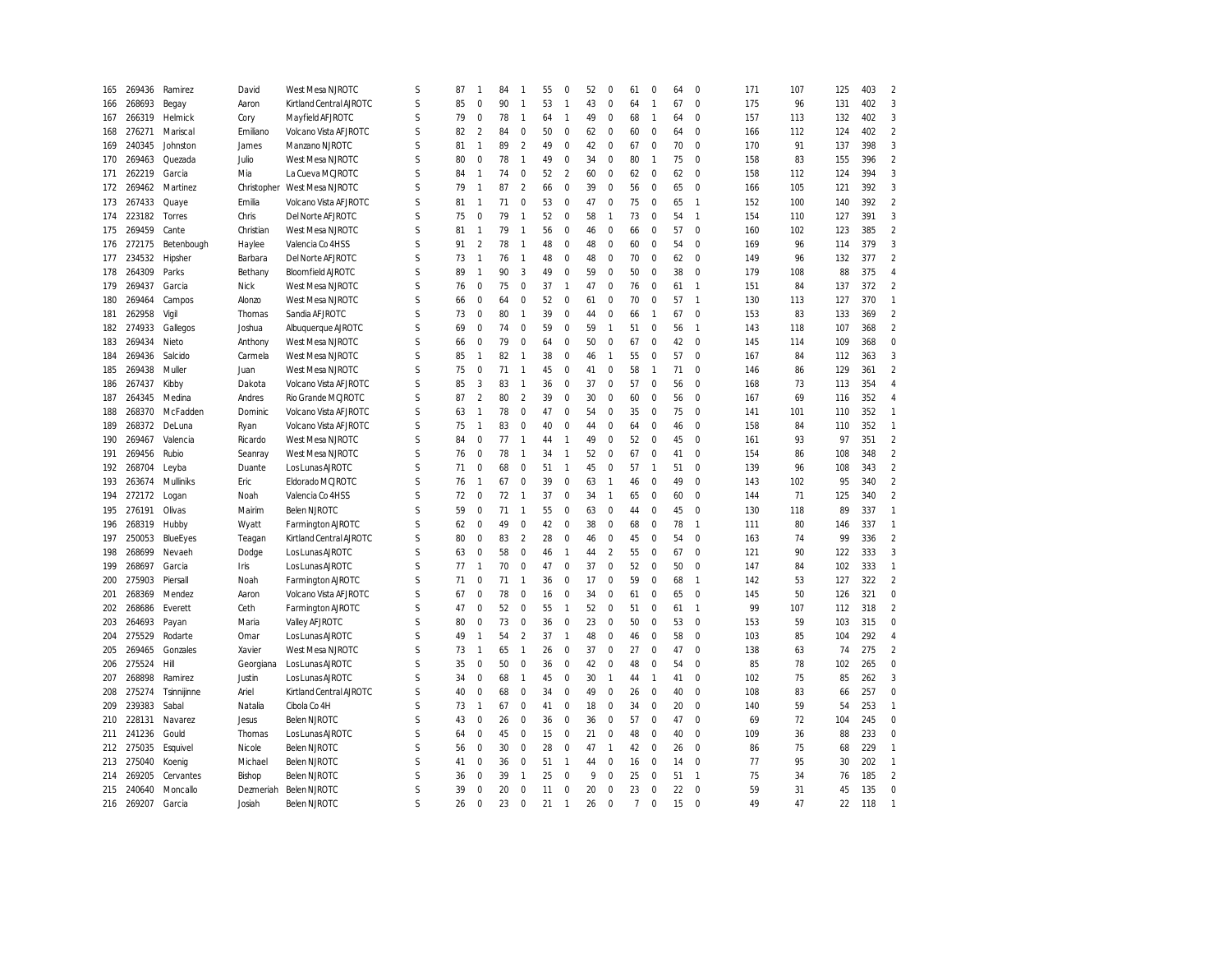|          |                  | <b>2016 DUKE CITY CUP</b> |                | <b>PRECISION AIR RIFLE</b>                    |            |          |                     |          |                |          |                   |                                           |                |          |                |          |                                  |            |                                       |            |               |                |       | NOV 17-19, 2016     |                |
|----------|------------------|---------------------------|----------------|-----------------------------------------------|------------|----------|---------------------|----------|----------------|----------|-------------------|-------------------------------------------|----------------|----------|----------------|----------|----------------------------------|------------|---------------------------------------|------------|---------------|----------------|-------|---------------------|----------------|
|          | CMP-ID           | L-NAME                    | <b>F-NAME</b>  | SCJOOL/CLUB                                   | <b>GUN</b> |          |                     |          |                |          |                   | P1 p1x P2 p2x S1 s1x S2 S2x K1 K1x K2 k2x |                |          |                |          |                                  |            | PRONE STANDING KNEELING 3X20 TX FINAL |            |               |                |       | AGGREGATE EICPOINTS |                |
|          | 183196           | Fitzgerald                | Emily          | Valencia Co 4HSS                              | P          | 99       | q                   | 100      |                | 99       | 5                 | 99                                        | 6              | 97       |                | 98       | 6                                | 199        | 198                                   | 195        | 592           | 42             | 98.0  | 690.0               | #1031          |
|          | 191523           | Castillo                  | Haley          | Eldorado MCJROTC                              | P          | 100      | 10                  | 100      |                | 97       |                   | 95                                        |                | 98       |                | 97       |                                  | 200        | 192                                   | 195        | 587           | 40             | 100.6 | 687.6               | #870           |
|          | 191007           | Amdahl                    | Mark           | Eldorado MCJROTC                              | P          | 99       |                     | 100      | 10             | 93       |                   | 98                                        |                | 98       |                | 100      | 10                               | 199        | 191                                   | 198        | 588           | 44             | 99.5  | 687.5               | #843           |
|          | 164830           | Miller                    | Samantha       | Los Alamos NJROTC                             | P          | 100      | 10                  | 100      | 10             | 93       | 3                 | 96                                        | 6              | 98       |                | 96       | 5                                | 200        | 189                                   | 194        | 583           | 39             | 99.2  | 682.2               | #967           |
|          | 212757           | Nielsen                   | Stephanie      | Los Alamos NJROTC                             | P          | 99       | -9                  | 98       | 6              | 93       | 3                 | 97                                        | .5             | 98       |                | 97       | $\overline{7}$                   | 197        | 190                                   | 195        | 582           | 37             | 99.8  | 681.8               |                |
|          | 190709           | Donahue                   | Lauren         | La Cueva MCJROTC                              | P          | 100      | -6                  | 99       |                | 92       | $\overline{3}$    | 92                                        |                | 98       | -7             | 99       | 9                                | 199        | 184                                   | 197        | 580           | 33             | 97.4  | 677.4               | #975           |
|          | 190708           | Mooneyham                 | Mason          | La Cueva MCJROTC                              | P          | 99       | -8                  | 100      | 10             | 89       | 3                 | 95                                        | $\overline{4}$ | 100      |                | 97       | 5                                | 199        | 184                                   | 197        | 580           | 37             | 97.3  | 677.3               |                |
|          | 234600           | <b>Espericueta</b>        | Brianna        | Eldorado MCJROTC                              | P          | 98       | -7                  | 99       | 9              | 91       | 2                 | 98                                        | 6              | 97       | 7              | 96       | 6                                | 197        | 189                                   | 193        | 579           | 37             | 94.6  | 673.6               |                |
|          |                  |                           |                |                                               |            |          |                     |          |                |          |                   |                                           |                |          |                |          |                                  |            |                                       |            |               |                |       |                     |                |
|          | 9 213778         | Smith                     | <b>Brielle</b> | Eldorado MCJROTC                              | P          | 99       | 8                   | 99       | 9              | 94       | 3                 | 93                                        | 3              | 95       | $\overline{A}$ | 99       | 6                                | 198        | 187                                   | 194        | 579           | 33             |       |                     | #1071          |
| 10       | 213818           | John                      | Josephine      | Piedra Vista AJROTC                           | P          | 98       | $\overline{7}$      | 100      | 8              | 93       | 3                 | 95                                        | $\mathbf{3}$   | 95       | 5              | 98       | $\overline{7}$                   | 198        | 188                                   | 193        | 579           | 33             |       |                     |                |
| 11       | 218665           | Sena                      | Nathaniel      | Manzano NJROTC                                | P          | 99       | $\overline{7}$      | 97       | 5              | 96       |                   | 95                                        | $\overline{A}$ | 94       | -3             | 97       |                                  | 196        | 191                                   | 191        | 578           | 28             |       |                     | $\overline{3}$ |
| 12       | 250109           | Brennan                   | lan            | Manzano NJROTC                                | P          | 98       | 8                   | 99       | 8              | 94       | 3                 | 95                                        | 5              | 93       | $\overline{3}$ | 98       | $\overline{4}$                   | 197        | 189                                   | 191        | 577           | 31             |       |                     |                |
| 13       | 163223           | Dietz                     | Michael        | Valencia Co 4HSS                              | P          | 98       | -6                  | 100      | 9              | 96       |                   | 88                                        | $\mathcal{P}$  | 95       |                | 99       | 9                                | 198        | 184                                   | 194        | 576           | 34             |       |                     | $\overline{3}$ |
|          | 14 191220        | Kitcheyan                 | Kasy           | Los Lunas AJROTC                              | P          | 100      | -9                  | 99       | 5              | 96       | 6                 | 90                                        | $\overline{4}$ | 98       | 6              | 92       | 2                                | 199        | 186                                   | 190        |               | 575 32         |       |                     |                |
| 15       | 211601           | Chandler                  | Kyle           | La Cueva MCJROTC                              | P          | 99       | 8                   | 98       | 6              | 96       | $\overline{4}$    | 93                                        | 3              | 94       | 3              | 94       | $\overline{1}$                   | 197        | 189                                   | 188        | 574           | 25             |       |                     |                |
| 16       | 192173           | Hayes                     | Holly          | Los Alamos NJROTC                             | P          | 98       | $\overline{7}$      | 99       | 8              | 90       | 3                 | 92                                        | $\overline{2}$ | 96       | -5             | 98       | $\overline{7}$                   | 197        | 182                                   | 194        | 573           | 32             |       |                     |                |
| 17       | 190710           | <b>Ihlein</b>             | Brandon        | La Cueva MCJROTC                              | P          | 98       | 8                   | 98       | 8              | 89       | 3                 | 91                                        | $\overline{2}$ | 98       | 8              | 97       | 6                                | 196        | 180                                   | 195        | 571           | 35             |       |                     |                |
|          | 18 218259        | Torrez                    | Jacob          | Los Alamos NJROTC                             | P          | 99       | 9                   | 98       | 6              | 92       | $\overline{2}$    | 92                                        | $\overline{2}$ | 95       | 6              | 95       | $\overline{4}$                   | 197        | 184                                   | 190        | 571 29        |                |       |                     |                |
| 19       | 219361           | Carrillo                  | Gilbert        | West Mesa NJROTC                              | P          | 97       | 6                   | 99       | 8              | 95       | 5                 | 95                                        | 3              | 93       | $\overline{4}$ | 91       | $\overline{1}$                   | 196        | 190                                   | 184        | 570 27        |                |       |                     |                |
| 20       | 191123           | Read                      | Carly          | La Cueva MCJROTC                              | P          | 99       | 6                   | 98       | $\overline{7}$ | 88       | $\overline{4}$    | 93                                        | 6              | 92       | $\overline{3}$ | 97       | -6                               | 197        | 181                                   | 189        | 567 32        |                |       |                     |                |
| 21       | 218582           | Fried                     | Ashley         | Volcano Vista AFJROTC                         | P          | 99       | $\overline{7}$      | 99       | $\mathsf{Q}$   | 94       | 2                 | 94                                        | 2              | 92       | 3              | 89       | $\overline{2}$                   | 198        | 188                                   | 181        | 567           | 25             |       |                     |                |
| 22       | 192360           | Marler                    |                | Christopher Manzano NJROTC                    | P          | 100      | 9                   | 97       | 5              | 91       | 3                 | 89                                        | $\mathbf 0$    | 94       | $\overline{3}$ | 96       | $\overline{4}$                   | 197        | 180                                   | 190        | 567 24        |                |       |                     |                |
| 23       | 263756           | Collins                   | Justen         | Manzano NJROTC                                | P          | 96       | 5                   | 99       | $\overline{7}$ | 92       | $\overline{2}$    | 93                                        | 3              | 95       | $\overline{3}$ | 92       | 3                                | 195        | 185                                   | 187        | 567 23        |                |       |                     |                |
| 24       | 240304           | Kalminski                 | Jeremy         | Volcano Vista AFJROTC                         | P          | 96       | -5                  | 97       | $\overline{4}$ | 92       | $\overline{2}$    | 90                                        | 3              | 96       | $\overline{4}$ | 95       | $\overline{4}$                   | 193        | 182                                   | 191        |               | 566 22         |       |                     |                |
| 25       | 213816           | Faircloth                 | Demi           | Piedra Vista AJROTC                           | P          | 97       | 6                   | 99       | 6              | 92       | 2                 | 88                                        | $\overline{1}$ | 96       | 5              | 93       | $\overline{1}$                   | 196        | 180                                   | 189        | 565 21        |                |       |                     |                |
| 26       | 193006           | Jones                     | Garrett        | Individual                                    | P          | 99       | 8                   | 100      | 6              | 89       | 2                 | 88                                        | $\overline{1}$ | 93       | 3              | 95       | 2                                | 199        | 177                                   | 188        | 564           | - 22           |       |                     |                |
| 27       | 216518           | Kreisher                  | Hunter         | Manzano NJROTC                                | P          | 96       | 5                   | 99       | 8              | 83       | $\overline{2}$    | 91                                        | 3              | 98       | $\overline{7}$ | 93       | 3                                | 195        | 174                                   | 191        | 560           | 28             |       |                     |                |
| 28       | 213658           | Ledesma                   | Stephanie      | West Mesa NJROTC                              | P<br>P     | 98       | 6                   | 99       | 9              | 87       | $\mathbf 0$       | 84                                        | $\mathbf 0$    | 95       | $\overline{4}$ | 95       | $\overline{4}$                   | 197        | 171                                   | 190        | 558           | 23             |       |                     |                |
| 29       | 213667           | Zarate                    | Victor         | West Mesa NJROTC                              | P          | 98       | 6                   | 96<br>99 | 6              | 92       | $\overline{2}$    | 93<br>94                                  | $\overline{4}$ | 90       | 3              | 87<br>93 | $\overline{1}$                   | 194        | 185                                   | 177        | 556           | 22             |       |                     |                |
| 30       | 263770           | Decker                    | Trace          | Manzano NJROTC                                | P          | 94       | -4                  | 95       | 5              | 88<br>91 | $\overline{1}$    | 87                                        | -4             | 87       | $\overline{2}$ | 92       | $\overline{2}$<br>$\overline{2}$ | 193        | 182                                   | 180        | 555<br>555 17 | 18             |       |                     |                |
| 31       | 240307           | Poiani                    | Samuel         | Volcano Vista AF JROTC<br>Piedra Vista AJROTC | P          | 96<br>95 | 6<br>$\overline{4}$ | 97       | 3<br>6         | 81       | 3<br>$\mathbf{1}$ | 92                                        | 0<br>2         | 94<br>91 | 3<br>3         | 95       | 3                                | 191        | 178<br>173                            | 186<br>186 | 551 19        |                |       |                     |                |
| 32<br>33 | 213824<br>213656 | Toney<br>Pittman          | Avery<br>Tyler | West Mesa NJROTC                              | P          | 93       | 3                   | 98       | $\overline{7}$ | 86       | $\mathbf 0$       | 89                                        | $\mathbf{1}$   | 91       | $\overline{2}$ | 92       | $\overline{\mathbf{3}}$          | 192<br>191 | 175                                   | 183        | 549 16        |                |       |                     |                |
| 34       | 213671           | Sandoval                  | Alec           | West Mesa NJROTC                              | P          | 99       | 8                   | 99       | 8              | 90       | $\mathbf{1}$      | 83                                        | 2              | 83       | $\mathfrak{p}$ | 89       | 2                                | 198        | 173                                   | 172        | 543           | -23            |       |                     |                |
| 35       | 235403           | Yazzie                    | Wyatt          | Piedra Vista AJROTC                           | P          | 96       | 5                   | 96       | $\overline{4}$ | 89       | $\overline{2}$    | 85                                        | $\overline{2}$ | 85       | 3              | 91       | $\overline{3}$                   | 192        | 174                                   | 176        | 542 19        |                |       |                     |                |
| 36       | 212753           | Rogers                    | Echo           | Los Alamos NJROTC                             | P          | 96       | 5                   | 96       | $\overline{4}$ | 88       | $\Omega$          | 79                                        | $\mathbf 0$    | 92       | $\overline{1}$ | 91       | 3                                | 192        | 167                                   | 183        | 542 13        |                |       |                     |                |
| 37       | 192988           | Martinez                  | Rhiannon       | Rio Grande MCJROTC                            | P          | 100      | 6                   | 96       | 5              | 84       | $\bf 0$           | 86                                        | $\overline{1}$ | 87       | $\overline{2}$ | 88       | $\overline{3}$                   | 196        | 170                                   | 175        | 541 17        |                |       |                     |                |
| 38       | 233601           | Suter                     | Geoffrey       | La Cueva MCJROTC                              | P          | 97       | -5                  | 97       | 5              | 79       | 2                 | 86                                        | $\overline{1}$ | 92       | $\overline{2}$ | 87       | $\overline{4}$                   | 194        | 165                                   | 179        | 538 19        |                |       |                     |                |
| 39       | 236562           | Chavez                    | Jonathan       | Los Alamos NJROTC                             | P          | 96       | $\overline{4}$      | 96       | $\overline{4}$ | 76       | $\overline{1}$    | 79                                        | $\overline{1}$ | 90       | 3              | 95       | $\overline{3}$                   | 192        | 155                                   | 185        | 532 16        |                |       |                     |                |
| 40       | 207297           | Todacheene                | Michael        | Albuquerque AJROTC                            | P          | 95       | 5                   | 95       | 3              | 79       | 0                 | 83                                        | $\mathbf 0$    | 88       | -1             | 89       | 2                                | 190        | 162                                   | 177        | 529 11        |                |       |                     |                |
| 41       | 235318           | Evans                     | Joshua         | Piedra Vista AJROTC                           | P          | 96       | 6                   | 97       | 6              | 73       | $\mathbf 0$       | 74                                        | $\mathbf 0$    | 93       | 3              | 89       | $\overline{0}$                   | 193        | 147                                   | 182        | 522 15        |                |       |                     |                |
| 42       | 254367           | Barela-Padilla            | Elijah         | Albuquerque AJROTC                            | P          | 67       | $\mathbf 0$         | 91       | 2              | 75       | $\mathbf 0$       | 77                                        | $\overline{1}$ | 82       | $\overline{1}$ | 88       | $\overline{2}$                   | 158        | 152                                   | 170        | 480           | 6              |       |                     |                |
| 43       | 245792           | Wilsey                    | Noah           | Albuquerque AJROTC                            | P          | 91       | 4                   | 92       | $\overline{2}$ | 71       | 3                 | 53                                        | $\mathbf 0$    | 85       | $\overline{3}$ | 83       | $\overline{1}$                   | 183        | 124                                   | 168        | 475           | 13             |       |                     |                |
| 44       | 245770           | Otero                     | Kiley          | Albuquerque AJROTC                            | P          | 93       | 5                   | 82       | 0              | 78       | $\mathbf 0$       | 73                                        | 0              | 61       | 0              | 80       | $\overline{1}$                   | 175        | 151                                   | 141        | 467           | -6             |       |                     |                |
| 45       | 267406           | Newcomer                  | Peytton        | Volcano Vista AFJROTC                         | P          | 87       | $\overline{2}$      | 81       | 2              | 65       | $\overline{0}$    | 69                                        | $\mathbf 0$    | 75       | $\mathbf 0$    | 74       | $\overline{0}$                   | 168        | 134                                   | 149        | 451           | $\overline{4}$ |       |                     |                |
|          | 46 207621 Kepler |                           | Ireland        | West Mesa NJROTC                              | D          | 78       | $\mathbf 0$         | 78       | $\overline{1}$ | 46 0     |                   | 70 0                                      |                | 74 0     |                | 56       | $\Omega$                         | 156        | 116                                   | 130        | 402           | $\overline{1}$ |       |                     |                |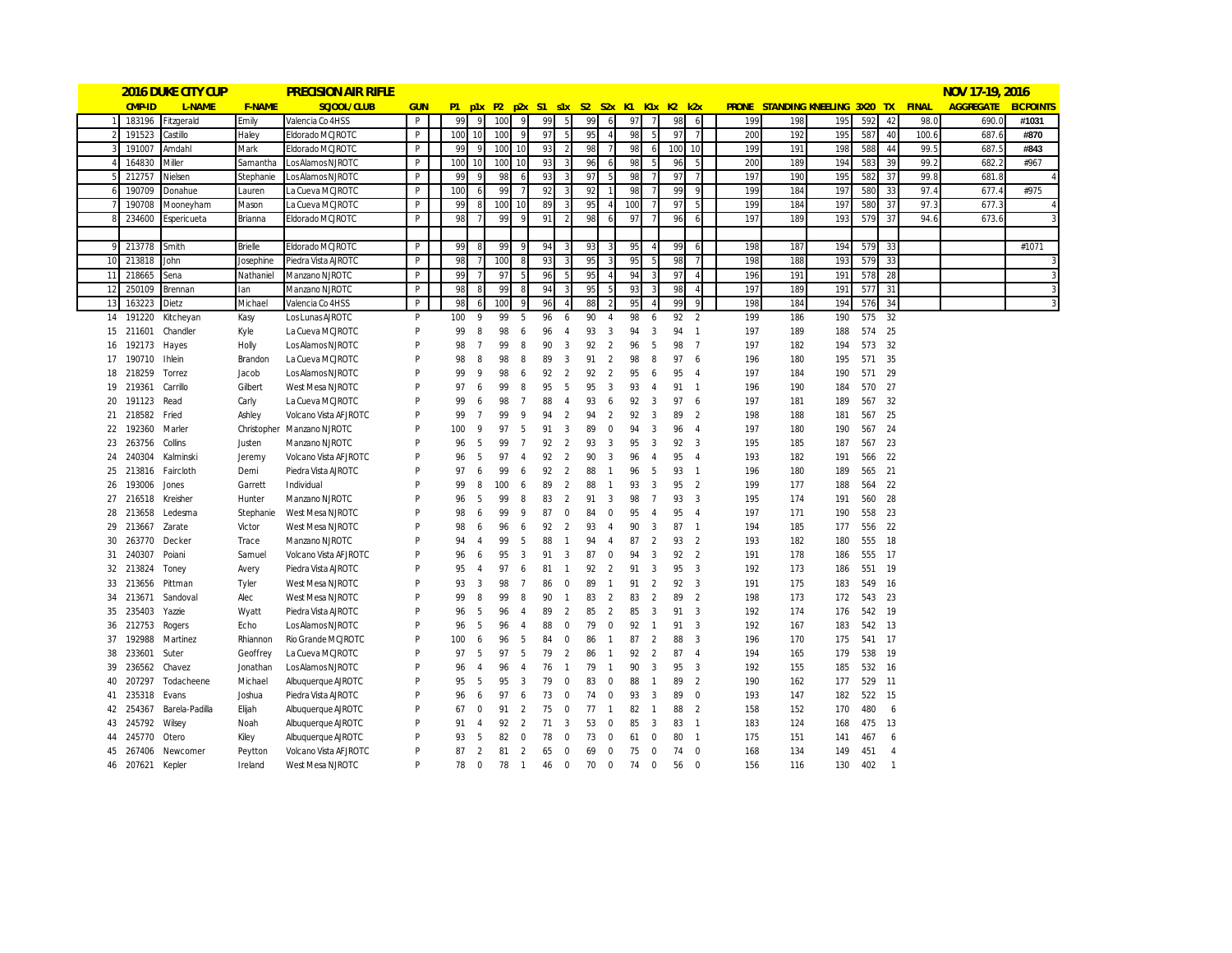| 2016 Duke City Cup<br><u>11/20/2015</u> | <b>SPORTER</b> |                |  |
|-----------------------------------------|----------------|----------------|--|
| <b>TEAM</b>                             | <b>SCORE</b>   | <b>X-Count</b> |  |
| 1 Rio Rancho HS MCJROTC S1              | 2197           | 77             |  |
| 2 Santa Fe HS NJROTC S1                 | 2141           | 58             |  |
| 3 Eldorado HS MCJROTC S1                | 2138           | 48             |  |
| 4 La Cueva MCJROTC S1                   | 2124           | 54             |  |
| 5 Atrisco Heritage HS MCJROTC           | 2088           | 30             |  |
| 6 Volcano Vista HS AFJROTC S1           | 2079           | 53             |  |
| 7 Cibola HS MCJROTC S1                  | 2075           | 42             |  |
| 8 Santa Fe HS NJROTC S2                 | 2051           | 35             |  |
| 9 Rio Rancho HS MCJROTC S2              | 2047           | 52             |  |
| 10 Santa Fe HS NJROTC S3                | 2045           | 43             |  |
| 11 Eldorado HS MCJROTC S2               | 2028           | 49             |  |
| 12 Cibola HS MCJROTC S2                 | 1995           | 33             |  |
| 13 Sandia HS AFJROTC                    | 1992           | 43             |  |
| 14 Bloomfield HS AJROTC S1              | 1963           | 35             |  |
| 15 Santa Fe HS NJROTC S4                | 1950           | 23             |  |
| 16 San Juan Co 4HSS                     | 1941           | 35             |  |
| 17 La Cueva MCJROTC S2                  | 1934           | 30             |  |
| 18 Mayfield HS AFJROTC                  | 1930           | 34             |  |
| 19 Santa Fe HS NJROTC S5                | 1927           | 42             |  |
| 20 Piedra Vista HS AJROTC               | 1911           | 29             |  |
| 21 Manzano HS NJROTC                    | 1907           | 36             |  |
| 22 West Mesa HS NJROTC S1               | 1885           | 35             |  |
| 23 Bloomfield HS AJROTC S2              | 1878           | 22             |  |
| 24 La Cueva MCJROTC S4                  | 1850           | 20             |  |
| 25 Rio Grande HS MCJROTC                | 1831           | 19             |  |
| 26 Volcano Vista HS AFJROTC S2          | 1830           | 19             |  |
| 27 Eldorado HS MCJROTC S3               | 1826           | 19             |  |
| 28 Los Alamos NJROTC                    | 1821           | 26             |  |
| 29 Cibola Co. 4HSS                      | 1781           | 21             |  |
| 30 Valencia Co 4HSS                     | 1771           | 22             |  |
| 31 Cleveland HS AJROTC                  | 1762           | 19             |  |
| 32 Farmington HS AJROTC S1              | 1760           | 17             |  |
| 33 La Cueva MCJROTC S3                  | 1730           | 22             |  |
| 34 Del Norte HS AFJROTC                 | 1673           | 15             |  |
| 35 Kirtland Central HS AJROTC           | 1660           | 12             |  |
| 36 Albuquerque HS AJROTC                | 1620           | 18             |  |
| 37 West Mesa HS NJROTC S2               | 1602           | 11             |  |
| 38 West Mesa HS NJROTC S3               | 1544           | 10             |  |
| 39 Volcano Vista HS AFJROTC S3          | 1530           | 7              |  |
| 40 Volcano Vista HS AFJROTC S4          | 1500           | 9              |  |
| 41 West Mesa HS NJROTC S4               | 1471           | 8              |  |
| 42 Farmington HS AJROTC S2              | 1470           | 13             |  |
| 43 Los Lunas HS AJROTC S1               | 1271           | 9              |  |
| 44 Los Lunas HS AJROTC S2               | 1202           | 6              |  |
| 45 Belen HS NJROTC S2                   | 819            | 3              |  |
| 46 Belen HS NJROTC S1                   | 632            | 3              |  |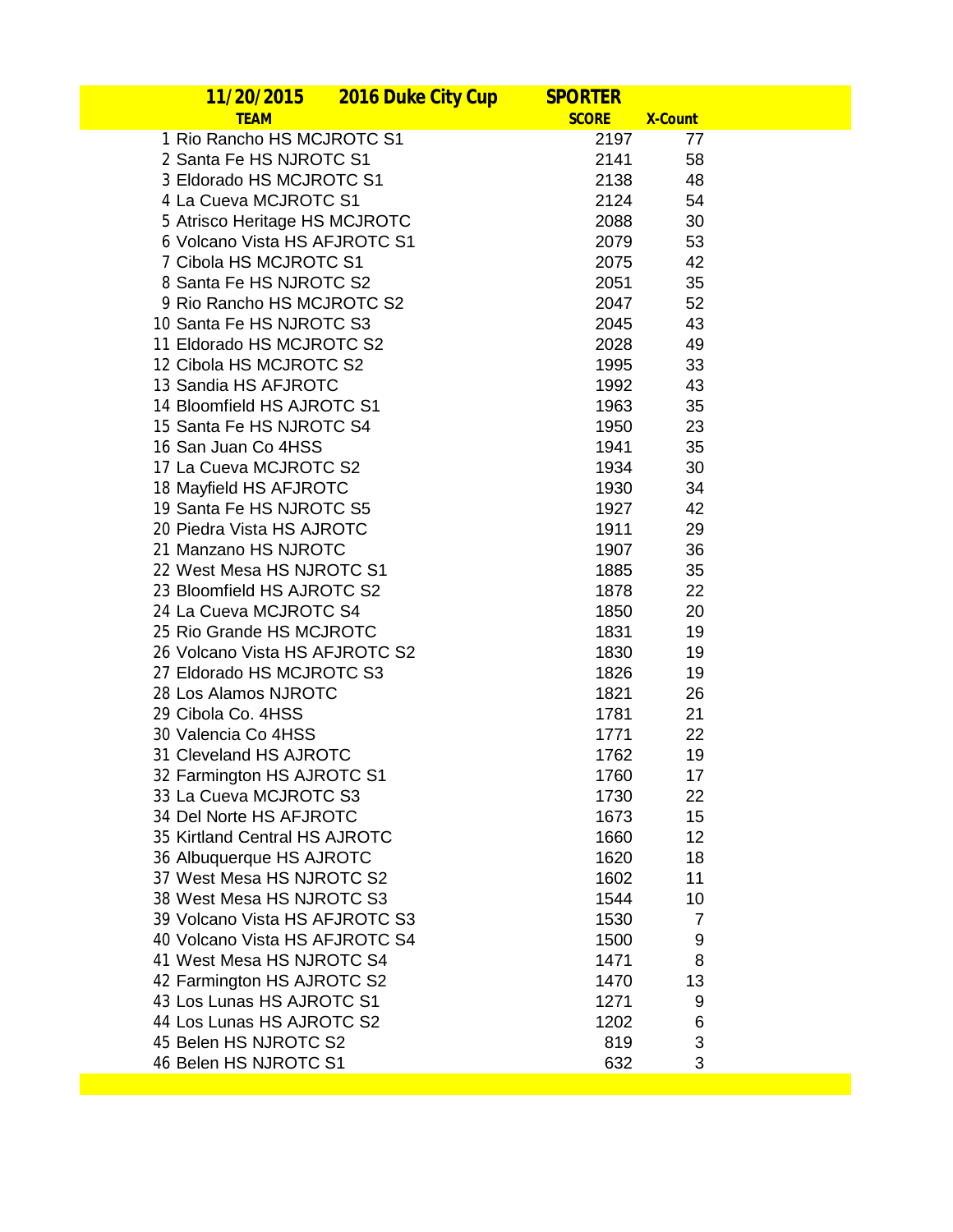| <b>Albuquerque HS AJROTC</b>     | <b>CMP-ID</b>                      | L-Name           | F-Name             | <b>Score</b>        | <b>TX</b>      |  |
|----------------------------------|------------------------------------|------------------|--------------------|---------------------|----------------|--|
|                                  | 274930 Boudar                      |                  | Jean               | 405                 | 9              |  |
|                                  | 274936 Cook                        |                  | Thomas             | 421                 | $\overline{c}$ |  |
|                                  | 274933 Gallegos                    |                  | Joshua             | 368                 | $\overline{c}$ |  |
|                                  |                                    | 274928 Martinez  | Andy               | 426                 | 5              |  |
| <b>Team Score</b>                | <b>Albuquerque HS AJROTC</b>       |                  |                    | 1620                | 18             |  |
|                                  |                                    |                  |                    |                     |                |  |
| <b>Atrisco Heritage HS MCJRC</b> | <b>CMP-ID</b>                      | L-Name           | <b>F-Name</b>      | <b>Score</b>        | <b>TX</b>      |  |
|                                  | 266003 Bellejos                    |                  | Alfred             | 498                 | 3              |  |
|                                  | 266005 Otero<br>197191 Romero      |                  | Isaiah<br>Andrew   | 538<br>523          | 11<br>11       |  |
|                                  | 239829 Trujillo                    |                  | Jacob              | 529                 | 5              |  |
| <b>Team Score</b>                | <b>Atrisco Heritage HS MCJROTC</b> |                  |                    | 2088                | 30             |  |
|                                  |                                    |                  |                    |                     |                |  |
| <b>Belen HS NJROTC S1</b>        | <b>CMP-ID</b>                      | L-Name           | F-Name             | <b>Score</b>        | <b>TX</b>      |  |
|                                  |                                    | 269205 Cervantes | Bishop             | 185                 | $\overline{2}$ |  |
|                                  | 275040 Koenig                      |                  | Michael            | 202                 | 1              |  |
|                                  | 228131 Navarez                     |                  | Jesus              | 245                 | 0              |  |
|                                  |                                    |                  |                    |                     |                |  |
| <b>Team Score</b>                | <b>Belen HS NJROTC S1</b>          |                  |                    | 632                 | $\overline{3}$ |  |
| <b>Belen HS NJROTC S2</b>        | <b>CMP-ID</b>                      | L-Name           | F-Name             | <b>Score</b>        | <b>TX</b>      |  |
|                                  | 275035 Esquivel                    |                  | Nicole             | 229                 |                |  |
|                                  | 269207 Garcia                      |                  | Josiah             | 118                 | 1<br>1         |  |
|                                  |                                    | 240640 Moncallo  | Dezmeriah          | 135                 | 0              |  |
|                                  | 276191 Olivas                      |                  | Mairim             | 337                 | 1              |  |
| <b>Team Score</b>                | <b>Belen HS NJROTC S2</b>          |                  |                    | 819                 | $\overline{3}$ |  |
|                                  |                                    |                  |                    |                     |                |  |
| <b>Bloomfield HS AJROTC S1</b>   | <b>CMP-ID</b>                      | L-Name           | F-Name             | <b>Score</b>        | <b>TX</b>      |  |
|                                  |                                    | 241042 Bowman    | Melanie            | 512                 | 12             |  |
|                                  | 215312 Castillo                    |                  | Kameron            | 481                 | 8              |  |
|                                  |                                    | 204511 Duwyenie  | Dwight             | 489                 | 8              |  |
|                                  | 241059 Yazzie                      |                  | Keyshawn           | 481                 | 7              |  |
| <b>Team Score</b>                | <b>Bloomfield HS AJROTC S1</b>     |                  |                    | 1963                | 35             |  |
| <b>Bloomfield HS AJROTC S2</b>   | <b>CMP-ID</b>                      |                  |                    |                     | <b>TX</b>      |  |
|                                  | 264282 Booher                      | L-Name           | F-Name<br>Jeremiah | <b>Score</b><br>455 | $\overline{2}$ |  |
|                                  | 215306 Lewis                       |                  | Christian          | 503                 | 10             |  |
|                                  | 264303 Jolly                       |                  | Angel              | 442                 | 6              |  |
|                                  | 241056 Tso                         |                  | Zalius             | 478                 | 4              |  |
| <b>Team Score</b>                | <b>Bloomfield HS AJROTC S2</b>     |                  |                    | 1878                | 22             |  |
|                                  |                                    |                  |                    |                     |                |  |
| <b>Cibola HS MCJROTC S1</b>      | <b>CMP-ID</b>                      | L-Name           | F-Name             | <b>Score</b>        | <b>TX</b>      |  |
|                                  | 262582 Kalinski                    |                  | Elijah             | 530                 | 13             |  |
|                                  | 219021 Kendall                     |                  | Kaleb              | 519                 | 10             |  |
|                                  | 237539 Lucero                      |                  | Elizabeth          | 521                 | 9              |  |
|                                  | 262584 Wolfe                       |                  | Erin               | 505                 | 10             |  |
| <b>Team Score</b>                | <b>Cibola HS MCJROTC S1</b>        |                  |                    | 2075                | 42             |  |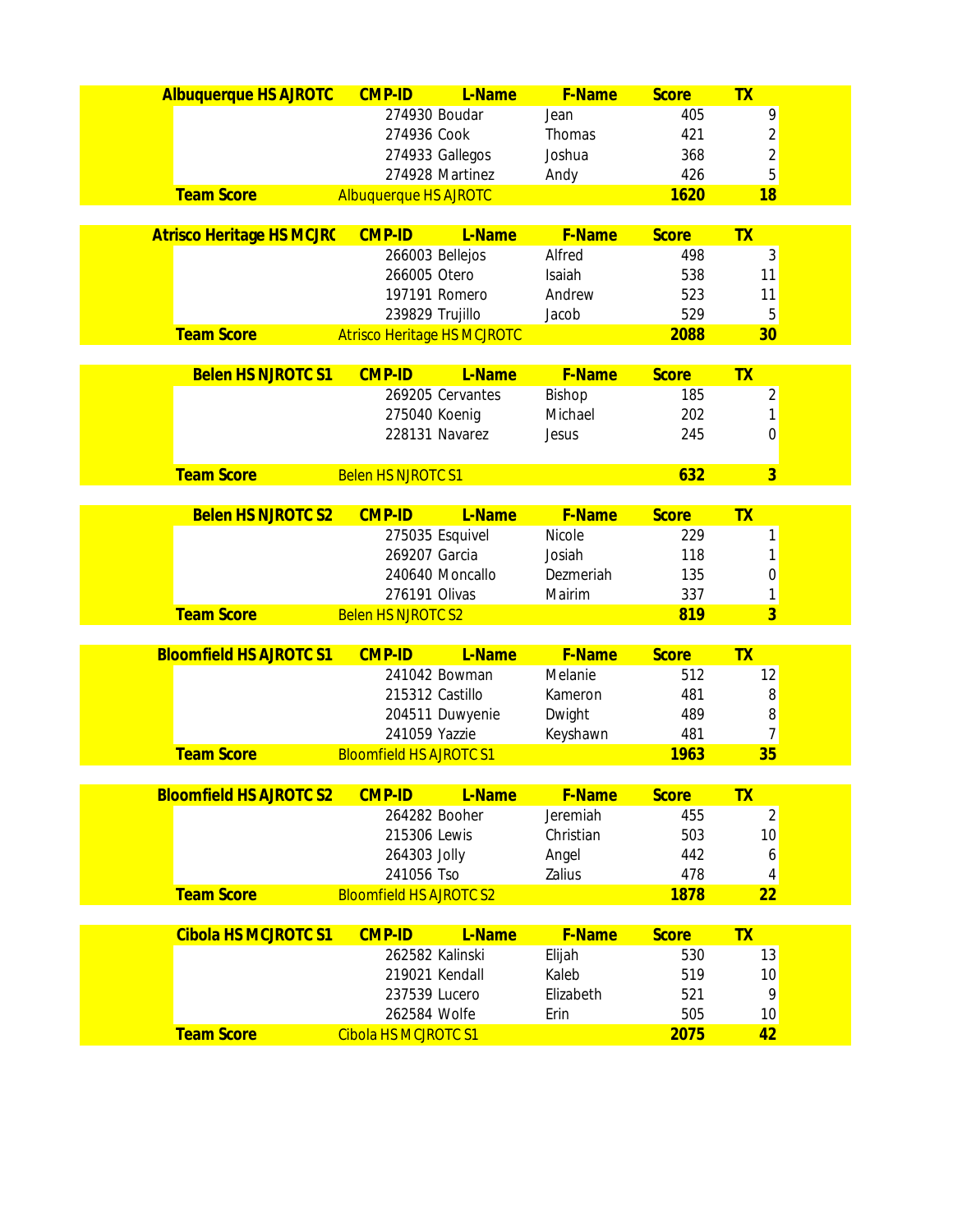| <b>Cibola HS MCJROTC S2</b>   | <b>CMP-ID</b>                                 | L-Name           | F-Name          | <b>Score</b> | <b>TX</b>               |  |
|-------------------------------|-----------------------------------------------|------------------|-----------------|--------------|-------------------------|--|
|                               | 197359 Brown                                  |                  | Travis          | 500          | 8                       |  |
|                               | 237535 Calvert                                |                  | <b>Nicholas</b> | 478          | $\overline{7}$          |  |
|                               |                                               | 237547 Luddeke   | Karley          | 507          | 12                      |  |
|                               |                                               | 262583 Sanchez   | Dylan           | 510          | 6                       |  |
| <b>Team Score</b>             | <b>Cibola HS MCJROTC S2</b>                   |                  |                 | 1995         | 33                      |  |
|                               |                                               |                  |                 |              |                         |  |
| Cibola Co. 4HSS               | <b>CMP-ID</b>                                 | L-Name           | F-Name          | <b>Score</b> | <b>TX</b>               |  |
|                               |                                               | 226788 Blackbull | Skylar          | 458          | 6                       |  |
|                               |                                               | 206124 DuBoise   | Cheyenne        | 489          | 6                       |  |
|                               |                                               | 206143 Simpson   | Kristina        | 424          | 3                       |  |
| <b>Team Score</b>             |                                               | 206286 Wendeborn | Colby           | 410<br>1781  | 6<br>21                 |  |
|                               | Cibola Co. 4HSS                               |                  |                 |              |                         |  |
| <b>Cleveland HS AJROTC</b>    | <b>CMP-ID</b>                                 | L-Name           | F-Name          | <b>Score</b> | TX                      |  |
|                               | 213542 Chavez                                 |                  | Dennis          | 447          | 3                       |  |
|                               |                                               | 264691 McFarland | <b>Breale</b>   | 424          | 5                       |  |
|                               |                                               | 275607 McIntyre  | Brandon         | 439          | 8                       |  |
|                               | 264917 Sapp                                   |                  | Luke            | 452          | 3                       |  |
| <b>Team Score</b>             | <b>Cleveland HS AJROTC</b>                    |                  |                 | 1762         | 19                      |  |
|                               |                                               |                  |                 |              |                         |  |
| <b>Del Norte HS AFJROTC</b>   | <b>CMP-ID</b>                                 | L-Name           | <b>F-Name</b>   | <b>Score</b> | <b>TX</b>               |  |
|                               | 274400 Chavez                                 |                  | Ruben           | 468          | 5                       |  |
|                               | 274398 Garcia                                 |                  | Monalisa        | 437          | 5                       |  |
|                               | 234532 Hipsher                                |                  | Barbara         | 377          | $\overline{c}$          |  |
|                               | 223182 Torres                                 |                  | Chris           | 391          | 3                       |  |
| <b>Team Score</b>             | <b>Del Norte HS AFJROTC</b>                   |                  |                 | 1673         | 15                      |  |
| <b>Eldorado HS MCJROTC S1</b> | <b>CMP-ID</b>                                 | L-Name           | F-Name          | <b>Score</b> | <b>TX</b>               |  |
|                               | 263667 Castillo                               |                  | Kaylene         | 547          | 16                      |  |
|                               |                                               | 191012 Gonzales  | Timothy         | 522          | 10                      |  |
|                               |                                               | 213757 La Vigne  | Joseph          | 530          | 7                       |  |
|                               | 213777 Wilson                                 |                  | Hannah          | 539          | 15                      |  |
| <b>Team Score</b>             | <b>Eldorado HS MCJROTC S1</b>                 |                  |                 | 2138         | 48                      |  |
|                               |                                               |                  |                 |              |                         |  |
| <b>Eldorado HS MCJROTC S2</b> | <b>CMP-ID</b>                                 | L-Name           | F-Name          | <b>Score</b> | <b>TX</b>               |  |
|                               |                                               | 260342 Deherrera | Samatha         | 523          | 17                      |  |
|                               |                                               | 234603 Martinez  | Isaiah          | 494          | 3                       |  |
|                               |                                               | 234609 Swenson   | Jonathan        | 496<br>515   | 14                      |  |
| <b>Team Score</b>             | 235906 Vigil<br><b>Eldorado HS MCJROTC S2</b> |                  | Raegan          | 2028         | 15<br>49                |  |
|                               |                                               |                  |                 |              |                         |  |
| <b>Eldorado HS MCJROTC S3</b> | <b>CMP-ID</b>                                 | L-Name           | F-Name          | <b>Score</b> | <b>TX</b>               |  |
|                               | 263665 Begay                                  |                  | Alesia          | 479          | 5                       |  |
|                               | 234601 Garcia                                 |                  | Jalayna         | 436          | 1                       |  |
|                               |                                               | 234604 Mathwig   | Jeren           | 493          | 11                      |  |
|                               | 263677 Tuttle                                 |                  | <b>Brennen</b>  | 418          | $\overline{\mathbf{c}}$ |  |
| <b>Team Score</b>             | <b>Eldorado HS MCJROTC S3</b>                 |                  |                 | 1826         | 19                      |  |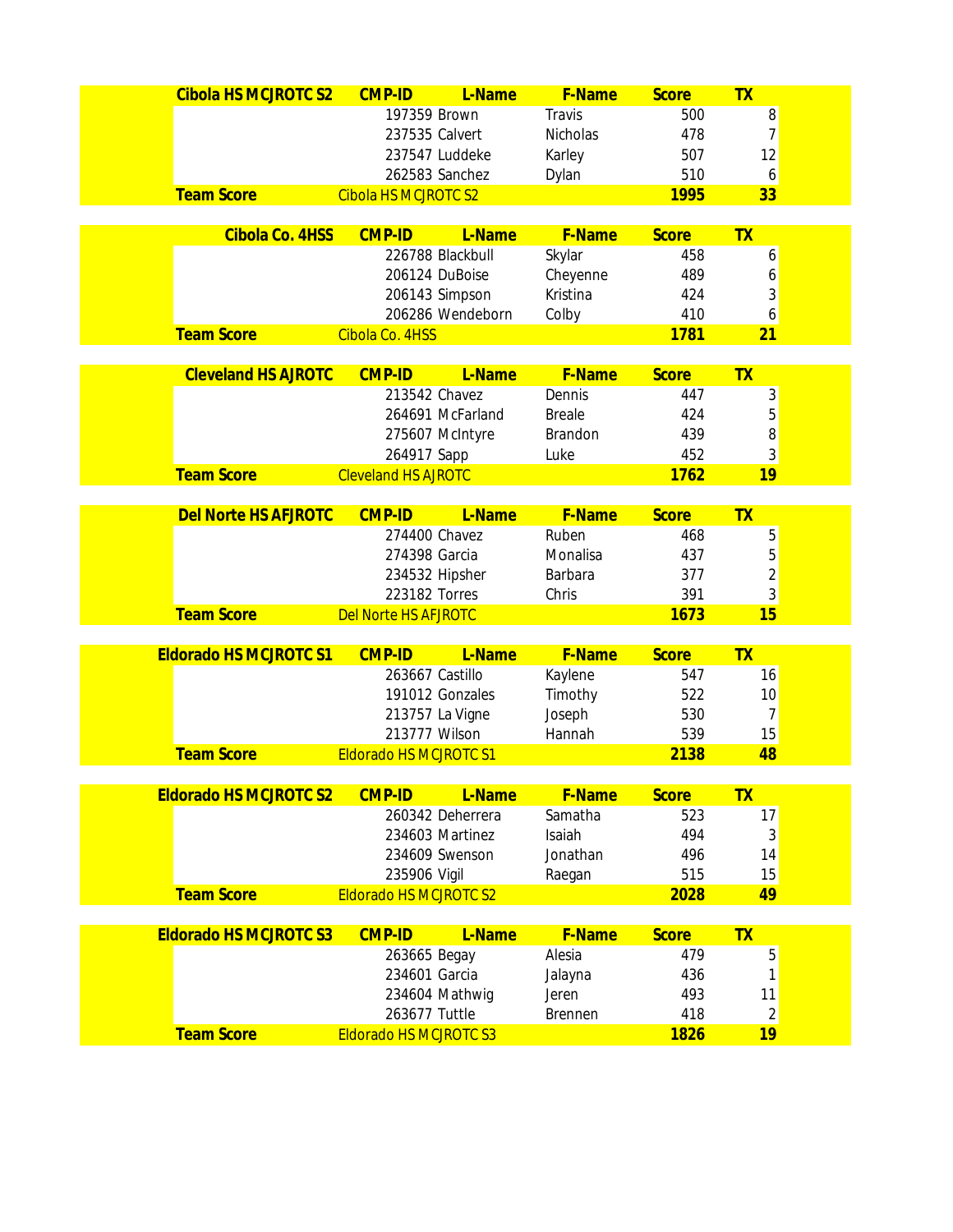| 241395 Adakai<br>Dione<br>449<br>6<br>3<br>204560 Frost<br>Anthony<br>421<br>4<br>240579 Kambietz<br>429<br>Destiny<br>461<br>240996 Shabi<br>Keoni<br>4<br><b>Team Score</b><br>1760<br><b>Farmington HS AJROTC S1</b><br>17<br><b>Farmington HS AJROTC S2</b><br><b>CMP-ID</b><br>L-Name<br><b>F-Name</b><br><b>Score</b><br><b>TX</b><br>Ceth<br>$\overline{\mathbf{c}}$<br>268686 Everett<br>318<br>1<br>268319 Hubby<br>337<br>Wyatt<br>8<br>245419 Kolacek<br>Michael<br>493<br>$\overline{c}$<br>275903 Piersall<br>322<br>Noah<br><b>Team Score</b><br>1470<br>13<br><b>Farmington HS AJROTC S2</b><br><b>Kirtland Central HS AJROTC</b><br><b>CMP-ID</b><br>L-Name<br>F-Name<br><b>Score</b><br><b>TX</b><br>3<br>268693 Begay<br>402<br>Aaron<br>$\overline{\mathbf{c}}$<br>250053 BlueEyes<br>336<br>Teagan<br>1<br>268168 Crosby<br>440<br>Winona<br>237738 Miller<br>482<br>6<br>Christopher<br><b>Team Score</b><br>1660<br><b>Kirtland Central HS AJROTC</b><br>12<br>La Cueva MCJROTC S1<br><b>F-Name</b><br><b>CMP-ID</b><br>L-Name<br><b>Score</b><br><b>TX</b><br>190744 Breneiser<br>Thomas<br>538<br>14<br>190741 Hart<br>516<br>15<br>Rowan<br>13<br>233776 Mayo<br>540<br>Cameron<br>190742 Park<br>530<br>12<br>Minjung<br><b>Team Score</b><br>2124<br>54<br>La Cueva MCJROTC S1<br>La Cueva MCJROTC S2<br>F-Name<br><b>CMP-ID</b><br>L-Name<br><b>Score</b><br><b>TX</b><br>7<br>262214 Back<br>Jacob<br>481<br>233598 Hart<br>4<br>Sedona<br>455<br>$\overline{7}$<br>233597 Hunt |
|--------------------------------------------------------------------------------------------------------------------------------------------------------------------------------------------------------------------------------------------------------------------------------------------------------------------------------------------------------------------------------------------------------------------------------------------------------------------------------------------------------------------------------------------------------------------------------------------------------------------------------------------------------------------------------------------------------------------------------------------------------------------------------------------------------------------------------------------------------------------------------------------------------------------------------------------------------------------------------------------------------------------------------------------------------------------------------------------------------------------------------------------------------------------------------------------------------------------------------------------------------------------------------------------------------------------------------------------------------------------------------------------------------------------------------------------------------------------------------------------------------------|
|                                                                                                                                                                                                                                                                                                                                                                                                                                                                                                                                                                                                                                                                                                                                                                                                                                                                                                                                                                                                                                                                                                                                                                                                                                                                                                                                                                                                                                                                                                              |
|                                                                                                                                                                                                                                                                                                                                                                                                                                                                                                                                                                                                                                                                                                                                                                                                                                                                                                                                                                                                                                                                                                                                                                                                                                                                                                                                                                                                                                                                                                              |
|                                                                                                                                                                                                                                                                                                                                                                                                                                                                                                                                                                                                                                                                                                                                                                                                                                                                                                                                                                                                                                                                                                                                                                                                                                                                                                                                                                                                                                                                                                              |
|                                                                                                                                                                                                                                                                                                                                                                                                                                                                                                                                                                                                                                                                                                                                                                                                                                                                                                                                                                                                                                                                                                                                                                                                                                                                                                                                                                                                                                                                                                              |
|                                                                                                                                                                                                                                                                                                                                                                                                                                                                                                                                                                                                                                                                                                                                                                                                                                                                                                                                                                                                                                                                                                                                                                                                                                                                                                                                                                                                                                                                                                              |
|                                                                                                                                                                                                                                                                                                                                                                                                                                                                                                                                                                                                                                                                                                                                                                                                                                                                                                                                                                                                                                                                                                                                                                                                                                                                                                                                                                                                                                                                                                              |
|                                                                                                                                                                                                                                                                                                                                                                                                                                                                                                                                                                                                                                                                                                                                                                                                                                                                                                                                                                                                                                                                                                                                                                                                                                                                                                                                                                                                                                                                                                              |
|                                                                                                                                                                                                                                                                                                                                                                                                                                                                                                                                                                                                                                                                                                                                                                                                                                                                                                                                                                                                                                                                                                                                                                                                                                                                                                                                                                                                                                                                                                              |
|                                                                                                                                                                                                                                                                                                                                                                                                                                                                                                                                                                                                                                                                                                                                                                                                                                                                                                                                                                                                                                                                                                                                                                                                                                                                                                                                                                                                                                                                                                              |
|                                                                                                                                                                                                                                                                                                                                                                                                                                                                                                                                                                                                                                                                                                                                                                                                                                                                                                                                                                                                                                                                                                                                                                                                                                                                                                                                                                                                                                                                                                              |
|                                                                                                                                                                                                                                                                                                                                                                                                                                                                                                                                                                                                                                                                                                                                                                                                                                                                                                                                                                                                                                                                                                                                                                                                                                                                                                                                                                                                                                                                                                              |
|                                                                                                                                                                                                                                                                                                                                                                                                                                                                                                                                                                                                                                                                                                                                                                                                                                                                                                                                                                                                                                                                                                                                                                                                                                                                                                                                                                                                                                                                                                              |
|                                                                                                                                                                                                                                                                                                                                                                                                                                                                                                                                                                                                                                                                                                                                                                                                                                                                                                                                                                                                                                                                                                                                                                                                                                                                                                                                                                                                                                                                                                              |
|                                                                                                                                                                                                                                                                                                                                                                                                                                                                                                                                                                                                                                                                                                                                                                                                                                                                                                                                                                                                                                                                                                                                                                                                                                                                                                                                                                                                                                                                                                              |
|                                                                                                                                                                                                                                                                                                                                                                                                                                                                                                                                                                                                                                                                                                                                                                                                                                                                                                                                                                                                                                                                                                                                                                                                                                                                                                                                                                                                                                                                                                              |
|                                                                                                                                                                                                                                                                                                                                                                                                                                                                                                                                                                                                                                                                                                                                                                                                                                                                                                                                                                                                                                                                                                                                                                                                                                                                                                                                                                                                                                                                                                              |
|                                                                                                                                                                                                                                                                                                                                                                                                                                                                                                                                                                                                                                                                                                                                                                                                                                                                                                                                                                                                                                                                                                                                                                                                                                                                                                                                                                                                                                                                                                              |
|                                                                                                                                                                                                                                                                                                                                                                                                                                                                                                                                                                                                                                                                                                                                                                                                                                                                                                                                                                                                                                                                                                                                                                                                                                                                                                                                                                                                                                                                                                              |
|                                                                                                                                                                                                                                                                                                                                                                                                                                                                                                                                                                                                                                                                                                                                                                                                                                                                                                                                                                                                                                                                                                                                                                                                                                                                                                                                                                                                                                                                                                              |
|                                                                                                                                                                                                                                                                                                                                                                                                                                                                                                                                                                                                                                                                                                                                                                                                                                                                                                                                                                                                                                                                                                                                                                                                                                                                                                                                                                                                                                                                                                              |
|                                                                                                                                                                                                                                                                                                                                                                                                                                                                                                                                                                                                                                                                                                                                                                                                                                                                                                                                                                                                                                                                                                                                                                                                                                                                                                                                                                                                                                                                                                              |
|                                                                                                                                                                                                                                                                                                                                                                                                                                                                                                                                                                                                                                                                                                                                                                                                                                                                                                                                                                                                                                                                                                                                                                                                                                                                                                                                                                                                                                                                                                              |
|                                                                                                                                                                                                                                                                                                                                                                                                                                                                                                                                                                                                                                                                                                                                                                                                                                                                                                                                                                                                                                                                                                                                                                                                                                                                                                                                                                                                                                                                                                              |
|                                                                                                                                                                                                                                                                                                                                                                                                                                                                                                                                                                                                                                                                                                                                                                                                                                                                                                                                                                                                                                                                                                                                                                                                                                                                                                                                                                                                                                                                                                              |
|                                                                                                                                                                                                                                                                                                                                                                                                                                                                                                                                                                                                                                                                                                                                                                                                                                                                                                                                                                                                                                                                                                                                                                                                                                                                                                                                                                                                                                                                                                              |
|                                                                                                                                                                                                                                                                                                                                                                                                                                                                                                                                                                                                                                                                                                                                                                                                                                                                                                                                                                                                                                                                                                                                                                                                                                                                                                                                                                                                                                                                                                              |
|                                                                                                                                                                                                                                                                                                                                                                                                                                                                                                                                                                                                                                                                                                                                                                                                                                                                                                                                                                                                                                                                                                                                                                                                                                                                                                                                                                                                                                                                                                              |
|                                                                                                                                                                                                                                                                                                                                                                                                                                                                                                                                                                                                                                                                                                                                                                                                                                                                                                                                                                                                                                                                                                                                                                                                                                                                                                                                                                                                                                                                                                              |
|                                                                                                                                                                                                                                                                                                                                                                                                                                                                                                                                                                                                                                                                                                                                                                                                                                                                                                                                                                                                                                                                                                                                                                                                                                                                                                                                                                                                                                                                                                              |
| 500<br>Brandon                                                                                                                                                                                                                                                                                                                                                                                                                                                                                                                                                                                                                                                                                                                                                                                                                                                                                                                                                                                                                                                                                                                                                                                                                                                                                                                                                                                                                                                                                               |
| 262216 Sweet<br>498<br>12<br>Cassidy                                                                                                                                                                                                                                                                                                                                                                                                                                                                                                                                                                                                                                                                                                                                                                                                                                                                                                                                                                                                                                                                                                                                                                                                                                                                                                                                                                                                                                                                         |
| <b>Team Score</b><br>La Cueva MCJROTC S2<br>1934<br>30                                                                                                                                                                                                                                                                                                                                                                                                                                                                                                                                                                                                                                                                                                                                                                                                                                                                                                                                                                                                                                                                                                                                                                                                                                                                                                                                                                                                                                                       |
|                                                                                                                                                                                                                                                                                                                                                                                                                                                                                                                                                                                                                                                                                                                                                                                                                                                                                                                                                                                                                                                                                                                                                                                                                                                                                                                                                                                                                                                                                                              |
| La Cueva MCJROTC S3<br><b>TX</b><br><b>CMP-ID</b><br>L-Name<br>F-Name<br><b>Score</b>                                                                                                                                                                                                                                                                                                                                                                                                                                                                                                                                                                                                                                                                                                                                                                                                                                                                                                                                                                                                                                                                                                                                                                                                                                                                                                                                                                                                                        |
| 262211 Banks<br>Marshall<br>484<br>11                                                                                                                                                                                                                                                                                                                                                                                                                                                                                                                                                                                                                                                                                                                                                                                                                                                                                                                                                                                                                                                                                                                                                                                                                                                                                                                                                                                                                                                                        |
| 3<br>262219 Garcia<br>394<br>Mia                                                                                                                                                                                                                                                                                                                                                                                                                                                                                                                                                                                                                                                                                                                                                                                                                                                                                                                                                                                                                                                                                                                                                                                                                                                                                                                                                                                                                                                                             |
| 5<br>262217 Martinez<br>Vecente<br>433<br>419<br>265314 Padilla                                                                                                                                                                                                                                                                                                                                                                                                                                                                                                                                                                                                                                                                                                                                                                                                                                                                                                                                                                                                                                                                                                                                                                                                                                                                                                                                                                                                                                              |
| 3<br>Sequoia<br><b>Team Score</b><br>1730<br>22<br>La Cueva MCJROTC S3                                                                                                                                                                                                                                                                                                                                                                                                                                                                                                                                                                                                                                                                                                                                                                                                                                                                                                                                                                                                                                                                                                                                                                                                                                                                                                                                                                                                                                       |
|                                                                                                                                                                                                                                                                                                                                                                                                                                                                                                                                                                                                                                                                                                                                                                                                                                                                                                                                                                                                                                                                                                                                                                                                                                                                                                                                                                                                                                                                                                              |
| La Cueva MCJROTC S4<br><b>CMP-ID</b><br>L-Name<br>F-Name<br><b>Score</b><br><b>TX</b>                                                                                                                                                                                                                                                                                                                                                                                                                                                                                                                                                                                                                                                                                                                                                                                                                                                                                                                                                                                                                                                                                                                                                                                                                                                                                                                                                                                                                        |
| 233754 Garcia<br>445<br>7<br>Jun                                                                                                                                                                                                                                                                                                                                                                                                                                                                                                                                                                                                                                                                                                                                                                                                                                                                                                                                                                                                                                                                                                                                                                                                                                                                                                                                                                                                                                                                             |
|                                                                                                                                                                                                                                                                                                                                                                                                                                                                                                                                                                                                                                                                                                                                                                                                                                                                                                                                                                                                                                                                                                                                                                                                                                                                                                                                                                                                                                                                                                              |
|                                                                                                                                                                                                                                                                                                                                                                                                                                                                                                                                                                                                                                                                                                                                                                                                                                                                                                                                                                                                                                                                                                                                                                                                                                                                                                                                                                                                                                                                                                              |
| 3<br>264544 McCullough<br>Michael<br>442                                                                                                                                                                                                                                                                                                                                                                                                                                                                                                                                                                                                                                                                                                                                                                                                                                                                                                                                                                                                                                                                                                                                                                                                                                                                                                                                                                                                                                                                     |
| 262213 Toth<br>Kaleb<br>488<br>6<br>264542 Winters<br>475<br>Adam<br>4                                                                                                                                                                                                                                                                                                                                                                                                                                                                                                                                                                                                                                                                                                                                                                                                                                                                                                                                                                                                                                                                                                                                                                                                                                                                                                                                                                                                                                       |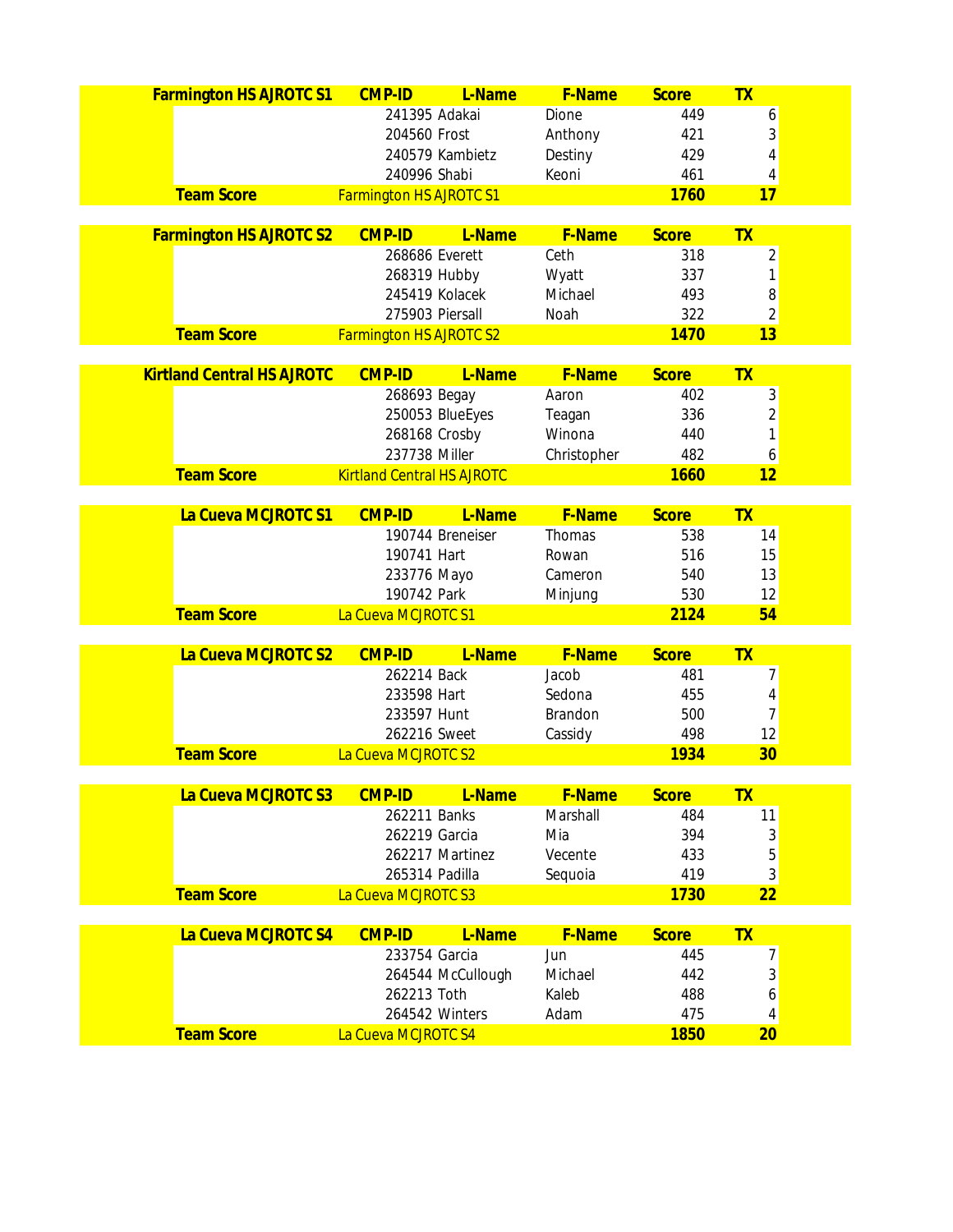| Los Alamos NJROTC             | <b>CMP-ID</b>                 | L-Name              | F-Name    | <b>Score</b> | <b>TX</b>               |
|-------------------------------|-------------------------------|---------------------|-----------|--------------|-------------------------|
|                               | 270158 Kwei                   |                     | Thomas    | 413          | 3                       |
|                               | 237917 Lim                    |                     | Kayden    | 452          | $\overline{7}$          |
|                               |                               | 270737 Shipman      | Julio     | 435          | 6                       |
|                               |                               | 246895 Wilkerson    | Neil      | 521          | 10                      |
| <b>Team Score</b>             | <b>Los Alamos NJROTC</b>      |                     |           | 1821         | 26                      |
|                               |                               |                     |           |              |                         |
| Los Lunas HS AJROTC S1        | <b>CMP-ID</b>                 | L-Name              | F-Name    | <b>Score</b> | <b>TX</b>               |
|                               | 268697 Garcia                 |                     | Iris      | 333          | 1                       |
|                               | 268704 Leyba                  |                     | Duante    | 343          | $\overline{\mathbf{c}}$ |
|                               |                               | 268699 Nevaeh       | Dodge     | 333          | 3                       |
|                               |                               | 268898 Ramirez      | Justin    | 262          | 3<br>9                  |
| <b>Team Score</b>             | Los Lunas HS AJROTC S1        |                     |           | 1271         |                         |
| Los Lunas HS AJROTC S2        | <b>CMP-ID</b>                 | L-Name              | F-Name    | <b>Score</b> | TX                      |
|                               | 241236 Gould                  |                     | Thomas    | 233          | 0                       |
|                               | 275524 Hill                   |                     | Georgiana | 265          | 0                       |
|                               |                               | 275529 Rodarte      | Omar      | 292          | 4                       |
|                               |                               | 268702 Watchmen     | Kaylen    | 412          | $\overline{\mathbf{c}}$ |
| <b>Team Score</b>             | Los Lunas HS AJROTC S2        |                     |           | 1202         | $\overline{6}$          |
|                               |                               |                     |           |              |                         |
| <b>Manzano HS NJROTC</b>      | <b>CMP-ID</b>                 | L-Name              | F-Name    | <b>Score</b> | <b>TX</b>               |
|                               |                               | 263794 Alexander    | lan       | 488          | 5                       |
|                               |                               | 263768 Deeshchiinii | Kyle      | 501          | 12                      |
|                               | 218661 Largo                  |                     | Celeste   | 463          | 12                      |
|                               | 263763 Vogel                  |                     | Joshua    | 455          | $\overline{7}$          |
| <b>Team Score</b>             | <b>Manzano HS NJROTC</b>      |                     |           | 1907         | 36                      |
| <b>Mayfield HS AFJROTC</b>    | <b>CMP-ID</b>                 | L-Name              | F-Name    | <b>Score</b> | <b>TX</b>               |
|                               | 250965 Cano                   |                     | Christian | 496          | 9                       |
|                               |                               | 266312 Crawford     | Nathan    | 473          | 10                      |
|                               |                               | 266341 Massey       | Кy        | 502          | 10                      |
|                               | 266349 Sotelo                 |                     | Nichole   | 459          | 5                       |
| <b>Team Score</b>             | <b>Mayfield HS AFJROTC</b>    |                     |           | 1930         | 34                      |
|                               |                               |                     |           |              |                         |
| <b>Piedra Vista HS AJROTC</b> | <b>CMP-ID</b>                 | L-Name              | F-Name    | <b>Score</b> | <b>TX</b>               |
|                               |                               | 265677 Grogan       | Kasen     | 454          | 5                       |
|                               |                               | 265680 Hodges       | Colton    | 451          | 6                       |
|                               | 265680 King                   |                     | Tayiva    | 456          | 3                       |
|                               |                               | 246360 McCartney    | Amoret    | 550          | 15                      |
| <b>Team Score</b>             | <b>Piedra Vista HS AJROTC</b> |                     |           | 1911         | 29                      |
| <b>Rio Grande HS MCJROTC</b>  | <b>CMP-ID</b>                 | L-Name              | F-Name    | <b>Score</b> | <b>TX</b>               |
|                               | 196832 Armijo                 |                     | Lawrence  | 475          | 9                       |
|                               |                               | 193337 Gonzalez     | Rodrigo   | 465          | 3                       |
|                               | 237092 Rael                   |                     | Steven    | 422          | $\overline{c}$          |
|                               |                               | 247629 Tomasso      | Antonio   | 469          | 5                       |
| <b>Team Score</b>             | <b>Rio Grande HS MCJROTC</b>  |                     |           | 1831         | 19                      |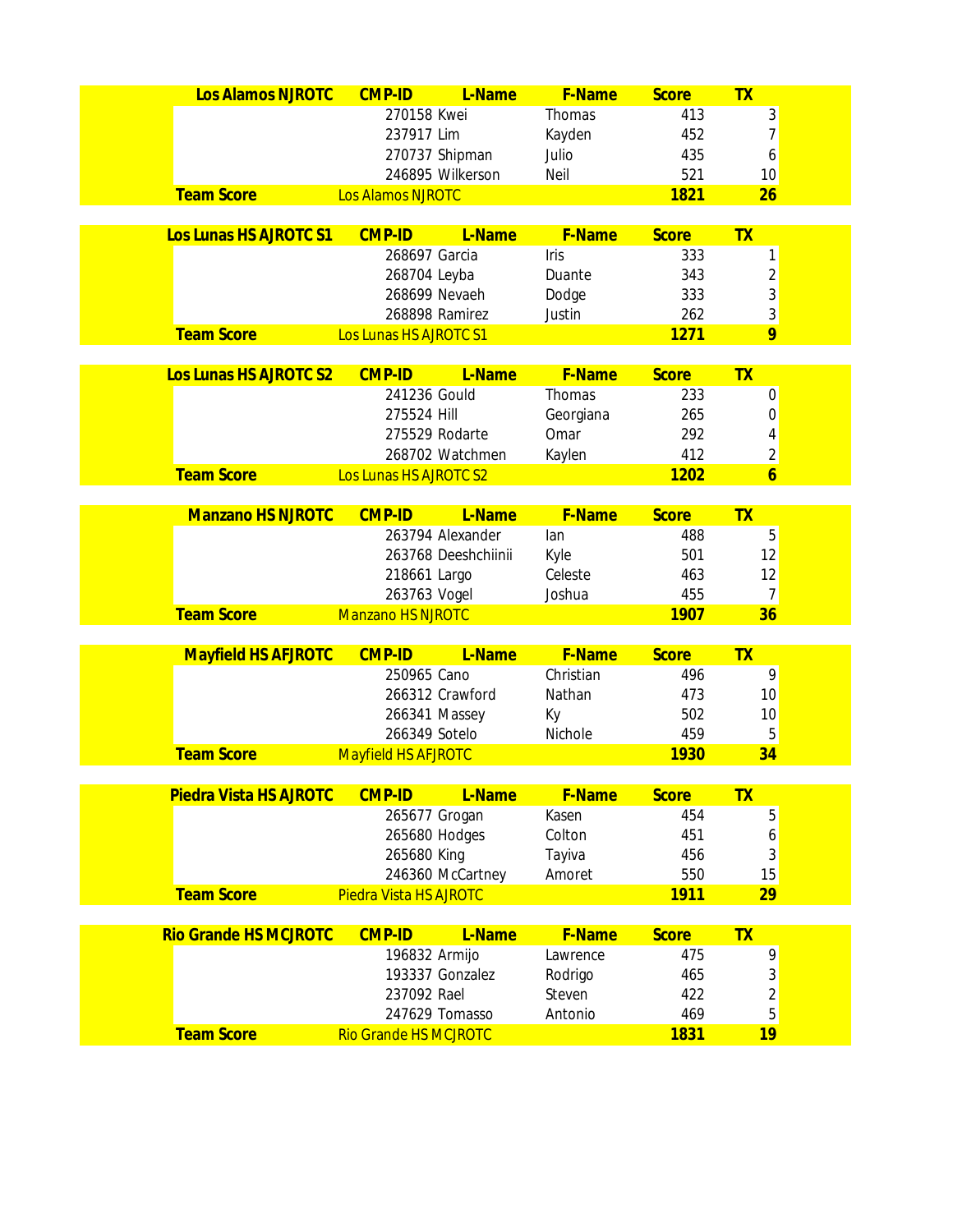| <b>Rio Rancho HS MCJROTC S1</b> | <b>CMP-ID</b>            | L-Name              | F-Name          | <b>Score</b> | <b>TX</b>                         |  |
|---------------------------------|--------------------------|---------------------|-----------------|--------------|-----------------------------------|--|
|                                 | 235829 Brown             |                     | Chelsea         | 544          | 16                                |  |
|                                 | 213731 Mayes             |                     | Gabriella       | 554          | 19                                |  |
|                                 | 212681 McGee             |                     | Elizabeth       | 553          | 24                                |  |
|                                 | 235706 Vigil             |                     | Yolanda         | 546          | 18                                |  |
| <b>Team Score</b>               | Rio Rancho HS MCJROTC S1 |                     |                 | 2197         | 77                                |  |
|                                 |                          |                     |                 |              |                                   |  |
| <b>Rio Rancho HS MCJROTC S2</b> | <b>CMP-ID</b>            | L-Name              | F-Name          | <b>Score</b> | <b>TX</b>                         |  |
|                                 | 265642 Aldridge          |                     | Tyler           | 512          | 11                                |  |
|                                 | 235837 Baez              |                     | Bryan           | 534          | 18                                |  |
|                                 | 265645 Flores            |                     | Cristian        | 507          | 10                                |  |
|                                 | 265647 Lum               |                     | Zoe             | 494<br>2047  | 13<br>52                          |  |
| <b>Team Score</b>               | Rio Rancho HS MCJROTC S2 |                     |                 |              |                                   |  |
| San Juan Co 4HSS                | <b>CMP-ID</b>            | L-Name              | F-Name          | <b>Score</b> | <b>TX</b>                         |  |
|                                 | 247672 Doherty           |                     | Gabe            | 452          | 3                                 |  |
|                                 |                          | 262360 Eavenson     | Racine          | 477          | 8                                 |  |
|                                 | 231363 James             |                     | Gatlin          | 473          | $\overline{7}$                    |  |
|                                 | 237546 Langlitz          |                     | Michaela        | 539          | 17                                |  |
| <b>Team Score</b>               | San Juan Co 4HSS         |                     |                 | 1941         | 35                                |  |
|                                 |                          |                     |                 |              |                                   |  |
| Sandia HS AFJROTC               | <b>CMP-ID</b>            | L-Name              | <b>F-Name</b>   | <b>Score</b> | <b>TX</b>                         |  |
|                                 |                          | 262648 Coleman      | Cameron         | 498          | 6                                 |  |
|                                 | 262607 Jewell            |                     | Sierra          | 498          | 18                                |  |
|                                 |                          | 235864 Livingston   | Mariah          | 469          | 6                                 |  |
|                                 | 213465 Robles            |                     | Anthony         | 527          | 13                                |  |
| <b>Team Score</b>               | Sandia HS AFJROTC        |                     |                 | 1992         | 43                                |  |
| Santa Fe HS NJROTC S1           | <b>CMP-ID</b>            | L-Name              | F-Name          | <b>Score</b> | <b>TX</b>                         |  |
|                                 | 212922 Cordova           |                     | <b>Dominick</b> | 541          | 17                                |  |
|                                 | 250197 Gephart           |                     | Bo              | 528          | 10                                |  |
|                                 | 234193 Nunez             |                     | Bianey          | 537          | 16                                |  |
|                                 | 233238 Sedillo           |                     | Lucas           | 535          | 15                                |  |
| <b>Team Score</b>               | Santa Fe HS NJROTC S1    |                     |                 | 2141         | 58                                |  |
|                                 |                          |                     |                 |              |                                   |  |
| Santa Fe HS NJROTC S2           | <b>CMP-ID</b>            | L-Name              | F-Name          | <b>Score</b> | <b>TX</b>                         |  |
|                                 |                          | 239160 Fernandez    | Marcus          | 507          | $\mathsf{g}% _{T}=\mathsf{g}_{T}$ |  |
|                                 | 234985 Medina            |                     | Abel            | 532          | 16                                |  |
|                                 |                          | 233233 Montoya      | Jade            | 495          | 6                                 |  |
|                                 | 233234 Ryan              |                     | Julia           | 517          | 4                                 |  |
| <b>Team Score</b>               | Santa Fe HS NJROTC S2    |                     |                 | 2051         | 35                                |  |
|                                 |                          |                     |                 |              |                                   |  |
| Santa Fe HS NJROTC S3           | <b>CMP-ID</b>            | L-Name              | <b>F-Name</b>   | <b>Score</b> | <b>TX</b>                         |  |
|                                 | 262488 Aragon            |                     | Jason           | 497          | 6                                 |  |
|                                 |                          | 262508 Chmielarczyk | Gillian         | 503          | 7                                 |  |
|                                 |                          | 212323 Lettenberger | <b>Rick</b>     | 516          | 16                                |  |
|                                 | 236951 Romero            |                     | Mateo           | 529          | 14                                |  |
| <b>Team Score</b>               | Santa Fe HS NJROTC S3    |                     |                 | 2045         | 43                                |  |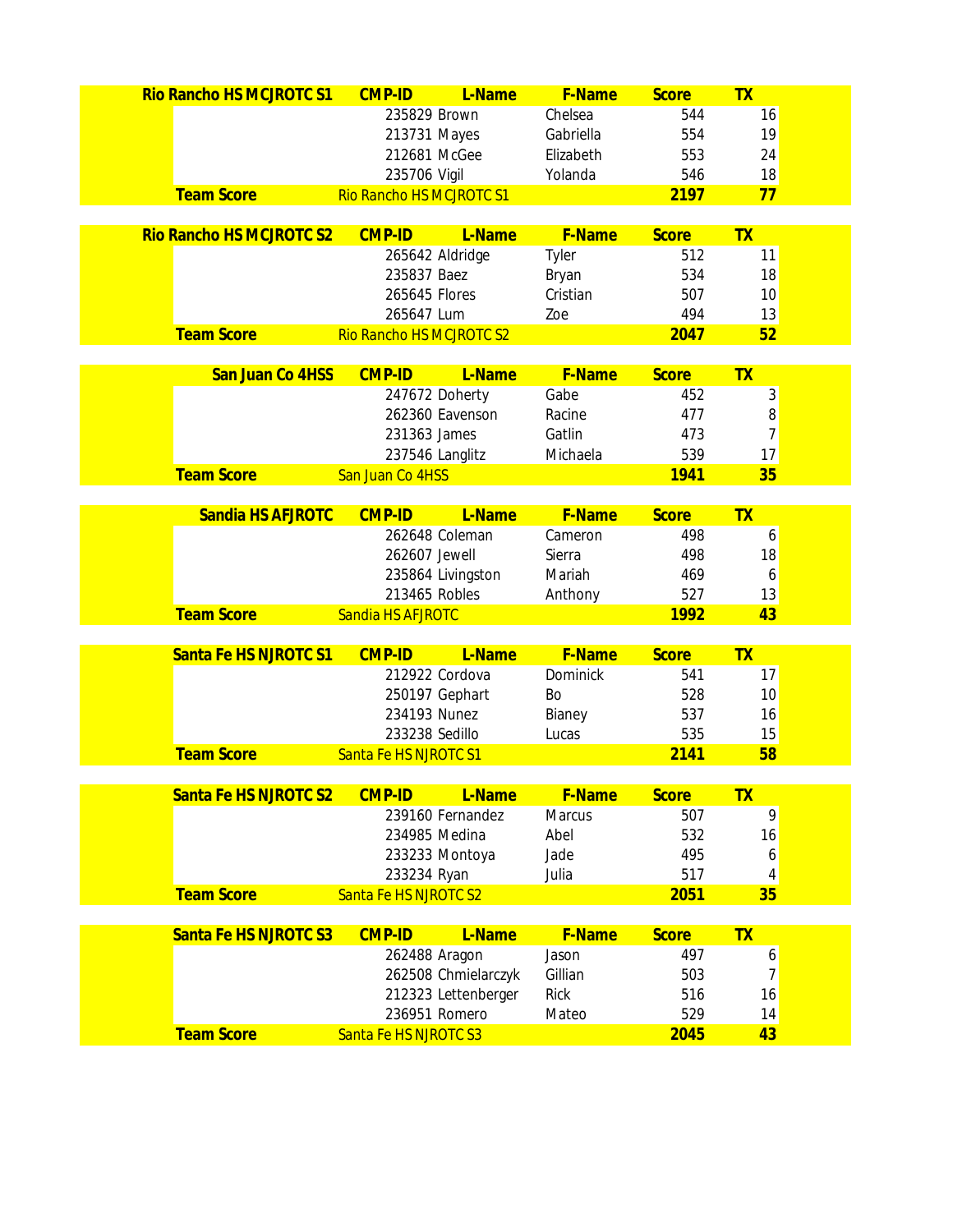| Santa Fe HS NJROTC S4              | <b>CMP-ID</b>                      | L-Name              | <b>F-Name</b> | <b>Score</b> | <b>TX</b>      |  |
|------------------------------------|------------------------------------|---------------------|---------------|--------------|----------------|--|
|                                    | 264347 Cruz                        |                     | Alicia        | 484          | 8              |  |
|                                    |                                    | 262672 Gonzales     | James         | 467          | 3              |  |
|                                    | 262490 Ortega                      |                     | Sara          | 490          | 5              |  |
|                                    | 264354 Peralta                     |                     | Carlos        | 509          | $\overline{7}$ |  |
| <b>Team Score</b>                  | Santa Fe HS NJROTC S4              |                     |               | 1950         | 23             |  |
|                                    |                                    |                     |               |              |                |  |
| Santa Fe HS NJROTC S5              | <b>CMP-ID</b>                      | L-Name              | F-Name        | <b>Score</b> | <b>TX</b>      |  |
|                                    |                                    | 264357 Gonzales     | Gabe          | 497          | 10             |  |
|                                    | 262491 Gore                        |                     | Deangeio      | 486          | 10             |  |
|                                    |                                    | 274980 Holmes       | Aryanna       | 450          | 8              |  |
|                                    | 275990 Vargas                      |                     | Mariana       | 494          | 14             |  |
| <b>Team Score</b>                  | Santa Fe HS NJROTC S5              |                     |               | 1927         | 42             |  |
| <b>Valencia Co 4HSS</b>            | <b>CMP-ID</b>                      | L-Name              | F-Name        | <b>Score</b> | TX             |  |
|                                    |                                    | 272175 Betenbough   | Haylee        | 379          | 3              |  |
|                                    |                                    | 245699 Fastnacht    | Cody          | 461          | 8              |  |
|                                    |                                    | 183193 Hedlund      | William       | 458          | 4              |  |
|                                    | 250219 Winner                      |                     | Landon        | 473          | $\overline{7}$ |  |
| <b>Team Score</b>                  | Valencia Co 4HSS                   |                     |               | 1771         | 22             |  |
|                                    |                                    |                     |               |              |                |  |
| <b>Volcano Vista HS AFJROTC S1</b> | <b>CMP-ID</b>                      | L-Name              | F-Name        | <b>Score</b> | <b>TX</b>      |  |
|                                    | 192966 Chacon                      |                     | Andrew        | 528          | 13             |  |
|                                    |                                    | 193147 Martinez     | Thomas        | 516          | 9              |  |
|                                    | 240308 Trujillo                    |                     | Maryssa       | 529          | 16             |  |
|                                    |                                    | 267421 Zambrano     | Jessica       | 506          | 15             |  |
| <b>Team Score</b>                  | <b>Volcano Vista HS AFJROTC S1</b> |                     |               | 2079         | 53             |  |
|                                    |                                    |                     |               |              |                |  |
| <b>Volcano Vista HS AFJROTC S2</b> | <b>CMP-ID</b>                      | L-Name              | F-Name        | <b>Score</b> | TX             |  |
|                                    |                                    | 240289 Bader-Elenes | Ana           | 446          | 3              |  |
|                                    | 267426 Hodge                       |                     | Trevon        | 449          | 6              |  |
|                                    | 267414 Lowe                        |                     | Ireland       | 458          | 4              |  |
|                                    | 240293 Ortiz                       |                     | Mariano       | 477          | 6              |  |
| <b>Team Score</b>                  | <b>Volcano Vista HS AFJROTC S2</b> |                     |               | 1830         | 19             |  |
| <b>Volcano Vista HS AFJROTC S3</b> | <b>CMP-ID</b>                      | L-Name              | <b>F-Name</b> | <b>Score</b> | <b>TX</b>      |  |
|                                    |                                    | 267408 Archuleta    | Christina     | 418          | 1              |  |
|                                    |                                    | 221284 Deatherage   | Spencer       | 439          | 5              |  |
|                                    |                                    | 268370 McFadden     | Dominic       | 352          | 1              |  |
|                                    |                                    | 268369 Mendez       | Aaron         | 321          | 0              |  |
| <b>Team Score</b>                  | <b>Volcano Vista HS AFJROTC S3</b> |                     |               | 1530         | $\overline{7}$ |  |
|                                    |                                    |                     |               |              |                |  |
| <b>Volcano Vista HS AFJROTC S4</b> | <b>CMP-ID</b>                      | L-Name              | F-Name        | <b>Score</b> | <b>TX</b>      |  |
|                                    |                                    | 268372 DeLuna       | Ryan          | 352          | 1              |  |
|                                    | 267437 Kibby                       |                     | Dakota        | 354          | 4              |  |
|                                    |                                    | 276271 Mariscal     | Emiliano      | 402          | $\overline{c}$ |  |
|                                    | 267433 Quaye                       |                     | Emilia        | 392          | $\overline{c}$ |  |
| <b>Team Score</b>                  | <b>Volcano Vista HS AFJROTC S4</b> |                     |               | 1500         | 9              |  |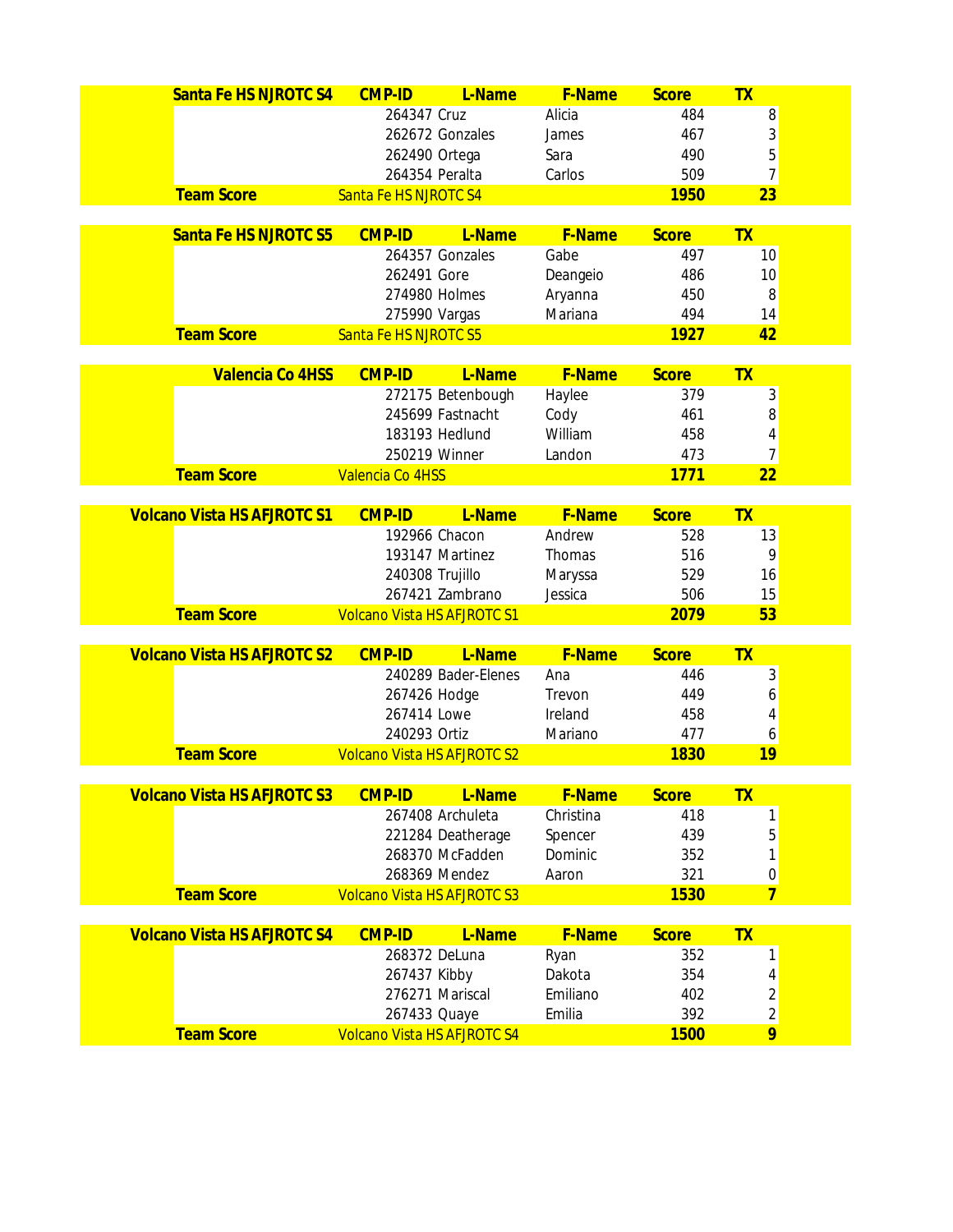| <b>West Mesa HS NJROTC S1</b> | <b>CMP-ID</b>                 | L-Name          | <b>F-Name</b> | <b>Score</b> | <b>TX</b>                        |
|-------------------------------|-------------------------------|-----------------|---------------|--------------|----------------------------------|
|                               | 240075 Frias                  |                 | Jacob         | 465          | 11                               |
|                               |                               | 240082 Hinshaw  | Gabriel       | 478          | 8                                |
|                               | 240076 Miller                 |                 | Jessica       | 475          | 10                               |
|                               |                               | 269435 Montano  | Jeovany       | 467          | 6                                |
| <b>Team Score</b>             | <b>West Mesa HS NJROTC S1</b> |                 |               | <b>1885</b>  | 35                               |
|                               |                               |                 |               |              |                                  |
| <b>West Mesa HS NJROTC S2</b> | <b>CMP-ID</b>                 | L-Name          | <b>F-Name</b> | <b>Score</b> | <b>TX</b>                        |
|                               | 240086 Lopez                  |                 | Abram         | 440          | 4                                |
|                               |                               | 269463 Quezada  | Julio         | 396          | $\overline{2}$                   |
|                               |                               | 269436 Ramirez  | David         | 403          | $\overline{2}$                   |
|                               | 269436 Salcido                |                 | Carmela       | 363          | 3                                |
| <b>Team Score</b>             | <b>West Mesa HS NJROTC S2</b> |                 |               | 1602         | 11                               |
|                               |                               |                 |               |              |                                  |
| <b>West Mesa HS NJROTC S3</b> | <b>CMP-ID</b>                 | L-Name          | <b>F-Name</b> | <b>Score</b> | <b>TX</b>                        |
|                               | 269459 Cante                  |                 | Christian     | 385          | $\overline{2}$                   |
|                               |                               |                 |               |              |                                  |
|                               | 269437 Garcia                 |                 | <b>Nick</b>   | 372          | $\overline{2}$                   |
|                               | 269434 Nieto                  |                 | Anthony       | 368          | 0                                |
|                               |                               | 269548 Stringer | Matt          | 419          | 6                                |
| <b>Team Score</b>             | <b>West Mesa HS NJROTC S3</b> |                 |               | 1544         | 10                               |
|                               |                               |                 |               |              |                                  |
| <b>West Mesa HS NJROTC S4</b> | <b>CMP-ID</b>                 | L-Name          | <b>F-Name</b> | <b>Score</b> | <b>TX</b>                        |
|                               |                               | 269464 Campos   | Alonzo        | 370          | 1                                |
|                               |                               | 269462 Martinez | Christopher   | 392          | 3                                |
|                               | 269438 Muller                 |                 | Juan          | 361          | $\overline{2}$                   |
| <b>Team Score</b>             | 269456 Rubio                  |                 | Seanray       | 348          | $\overline{c}$<br>$\overline{8}$ |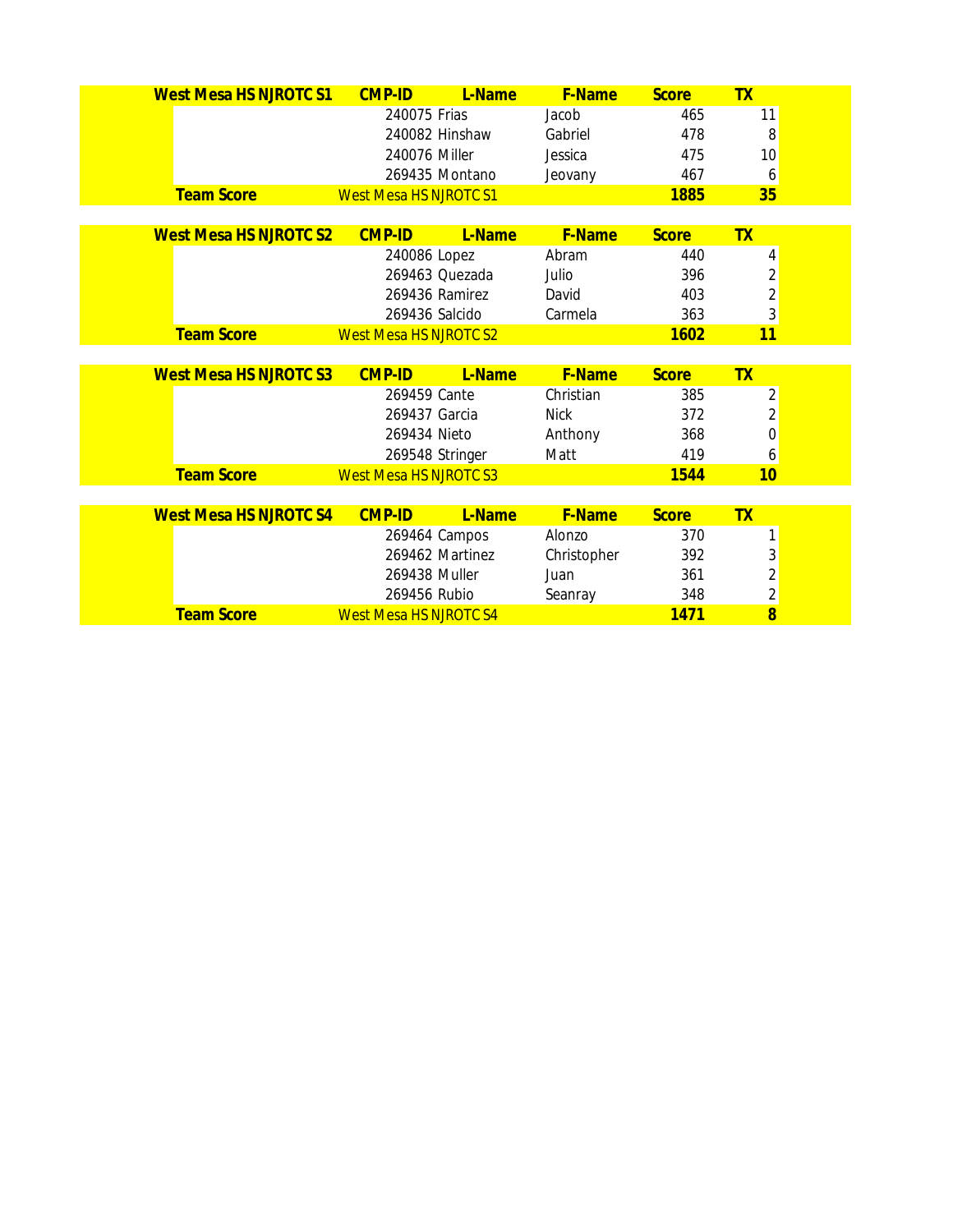| 11/19/2016                 | 2016 Duke City Cup |              | <b>PRECISION TEAM RESULTS</b> |  |
|----------------------------|--------------------|--------------|-------------------------------|--|
| <b>TEAM</b>                |                    | <b>SCORE</b> | X-Count                       |  |
| 1 Eldorado HS MCJROTC      |                    | 2333         | 154                           |  |
| 2 Los Alamos HS NJROTC     |                    | 2309         | 137                           |  |
| 3 La Cueva HS MCJROTC      |                    | 2305         | 130                           |  |
| 4 Manzano HS NJROTC        |                    | 2282         | 111                           |  |
| 5 Piedra Vista HS AJROTC   |                    | 2237         | 92                            |  |
| 6 West Mesa HS NJROTC      |                    | 2220         | 89                            |  |
| 7 Volcano Vista HS AFJROTC |                    | 2139         | 68                            |  |
| 8 Albuquerque HS AJROTC    |                    | 1951         | 36                            |  |
|                            |                    |              |                               |  |

| <b>Albuquerque HS AJROTC</b> | <b>CMP-ID</b>                           | L-Name                | F-Name         | <b>Score</b> | <b>TX</b> |
|------------------------------|-----------------------------------------|-----------------------|----------------|--------------|-----------|
|                              |                                         | 254367 Barela-Padilla | Elijah         | 480          | 6         |
|                              | 245770 Otero                            |                       | Kiley          | 467          | 6         |
|                              |                                         | 207297 Todacheene     | Michael        | 529          | 11        |
|                              | 245792 Wilsey                           |                       | Noah           | 475          | 13        |
| <b>Team Score</b>            | <b>Albuquerque HS AJROTC</b>            |                       |                | 1951         | 36        |
|                              |                                         |                       |                |              |           |
| <b>Eldorado HS MCJROTC</b>   | <b>CMP-ID</b>                           | L-Name                | <b>F-Name</b>  | <b>Score</b> | <b>TX</b> |
|                              | 191007 Amdahl                           |                       | Mark           | 588          | 44        |
|                              | 191523 Castillo                         |                       | Haley          | 587          | 40        |
|                              |                                         | 234600 Espericueta    | <b>Brianna</b> | 579          | 37        |
|                              | 213778 Smith                            |                       | <b>Brielle</b> | 579          | 33        |
| <b>Team Score</b>            | <b>Eldorado HS MCJROTC</b>              |                       |                | 2333         | 154       |
|                              |                                         |                       |                |              |           |
| La Cueva HS MCJROTC          | <b>CMP-ID</b>                           | L-Name                | <b>F-Name</b>  | <b>Score</b> | <b>TX</b> |
|                              |                                         | 211601 Chandler       | Kyle           | 574          | 25        |
|                              |                                         | 190709 Donahue        | Lauren         | 580          | 33        |
|                              | 190710 Ihlein                           |                       | <b>Brandon</b> | 571          | 35        |
|                              |                                         | 190708 Mooneyham      | Mason          | 580          | 37        |
| <b>Team Score</b>            | La Cueva HS MCJROTC                     |                       |                | 2305         | 130       |
|                              |                                         |                       |                |              |           |
|                              |                                         |                       |                |              |           |
| Los Alamos HS NJROTC         | <b>CMP-ID</b>                           | L-Name                | F-Name         | <b>Score</b> | <b>TX</b> |
|                              | 192173 Hayes                            |                       | Holly          | 573          | 32        |
|                              | 164830 Miller                           |                       | Samantha       | 583          | 39        |
|                              | 212757 Nielsen                          |                       | Stephanie      | 582          | 37        |
|                              | 218259 Torrez                           |                       | Jacob          | 571          | 29        |
| <b>Team Score</b>            | <b>Los Alamos HS NJROTC</b>             |                       |                | 2309         | 137       |
|                              |                                         |                       |                |              |           |
| <b>Manzano HS NJROTC</b>     | <b>CMP-ID</b>                           | L-Name                | <b>F-Name</b>  | <b>Score</b> | <b>TX</b> |
|                              |                                         | 250109 Brennan        | lan            | 577          | 31        |
|                              |                                         | 216518 Kreisher       | Hunter         | 560          | 28        |
|                              | 192360 Marler                           |                       | Christopher    | 567          | 24        |
| <b>Team Score</b>            | 218665 Sena<br><b>Manzano HS NJROTC</b> |                       | Nathaniel      | 578<br>2282  | 28<br>111 |